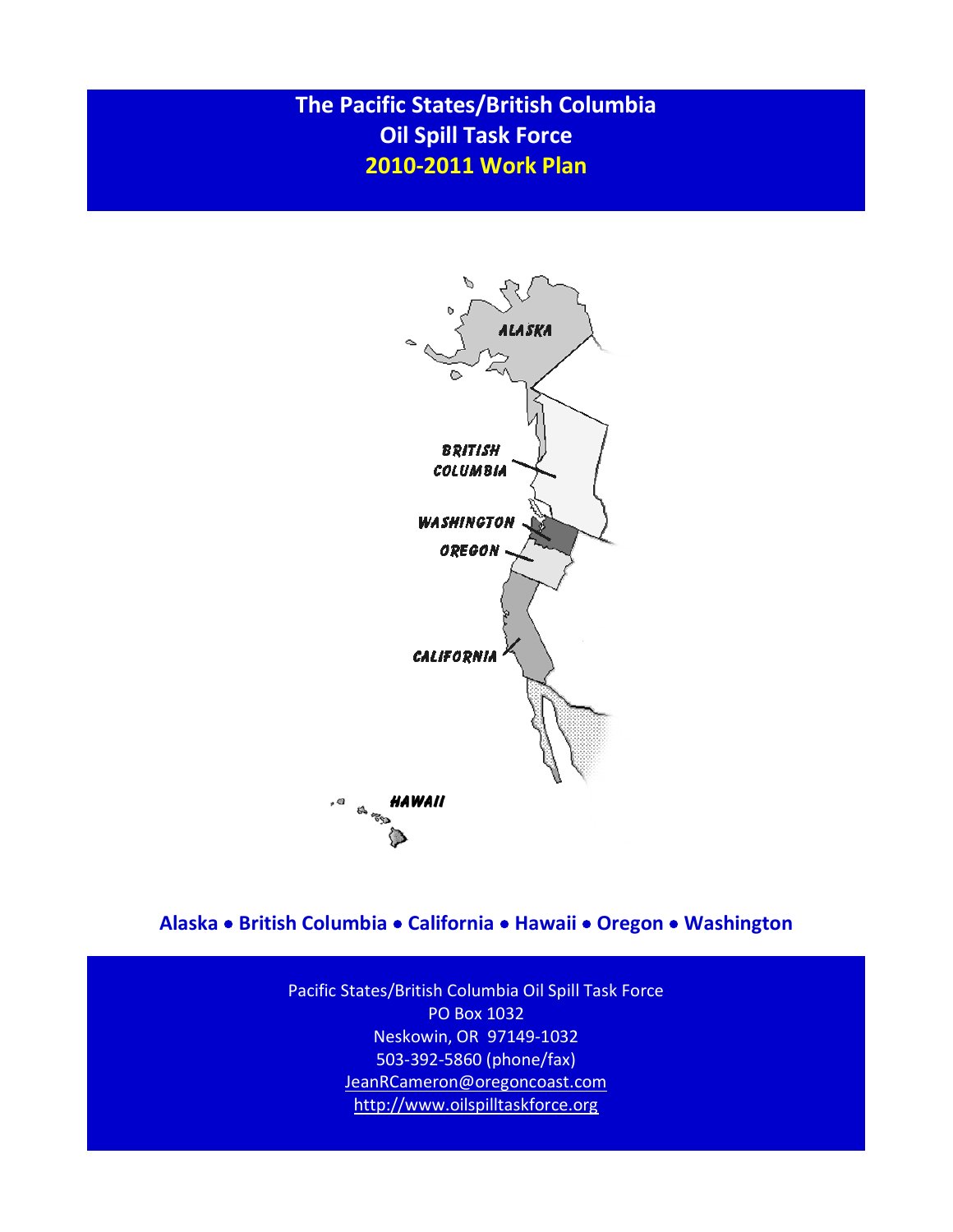# **2010-2011 Work Plan TABLE OF CONTENTS**

| <b>Statement of Authority</b>                          | 2              |
|--------------------------------------------------------|----------------|
| <b>Spill Prevention Objective</b>                      | 3              |
| Continue Database Project                              | 3              |
| Implement 2008 West Coast Offshore Vessel Traffic Risk |                |
| <b>Management Recommendations</b>                      | 4              |
| Develop Pipeline Regulations Table                     | 5              |
| <b>Promote Best Industry Practices</b>                 | 6              |
| <b>Support POSPET</b>                                  | 6              |
| Monitor Double Hull status of tank vessels             | $\overline{7}$ |
| Monitor Topics of Concern                              | 8              |
| <b>Spill Preparedness and Response Objective</b>       | 9              |
| Review U.S./CN Transboundary Spill Issues              | 9              |
| Increase U.S. Limits of Liability                      | 10             |
| Track changes to the Incident Command System           | 10             |
| Update the Integrated Vessel Response Plan and         |                |
| <b>Expand to Nontank Vessels</b>                       | 11             |
| Maintain and Expand OILS 911                           | 11             |
| <b>Consider Mutual Aid Issues</b>                      | 12             |
| Maintain an R&D Workgroup                              | 13             |
| Monitor Topics of Concern                              | 13             |
| <b>Communications Objective</b>                        | 14             |
| Plan for 2012 Clean Pacific Conference                 | 14             |
| <b>Conduct Stakeholder Outreach</b>                    | 14             |
| Maintain the Task Force Web Site                       | 15             |
| Track and comment on Federal Policy initiatives        | 15             |
| Maintain the Legacy Awards Program                     | 16             |
| Maintain Partnerships with Federal Officials           | 17             |
| Expand Outreach to other Coastal States/Provinces      | 17             |
| <b>Improve Communications among Member Agencies</b>    | 18             |
| Develop 2011-2012 Annual Work Plan                     | 19             |
| <b>Attachments</b>                                     |                |
| A. Vision, Mission, Goals, & Objectives                | 20             |
| B. Key Task Force Personnel                            | 21             |
| C. Points of Contact                                   | 22             |
| D. Annual Work Plan Timeline & Glossary                | 28             |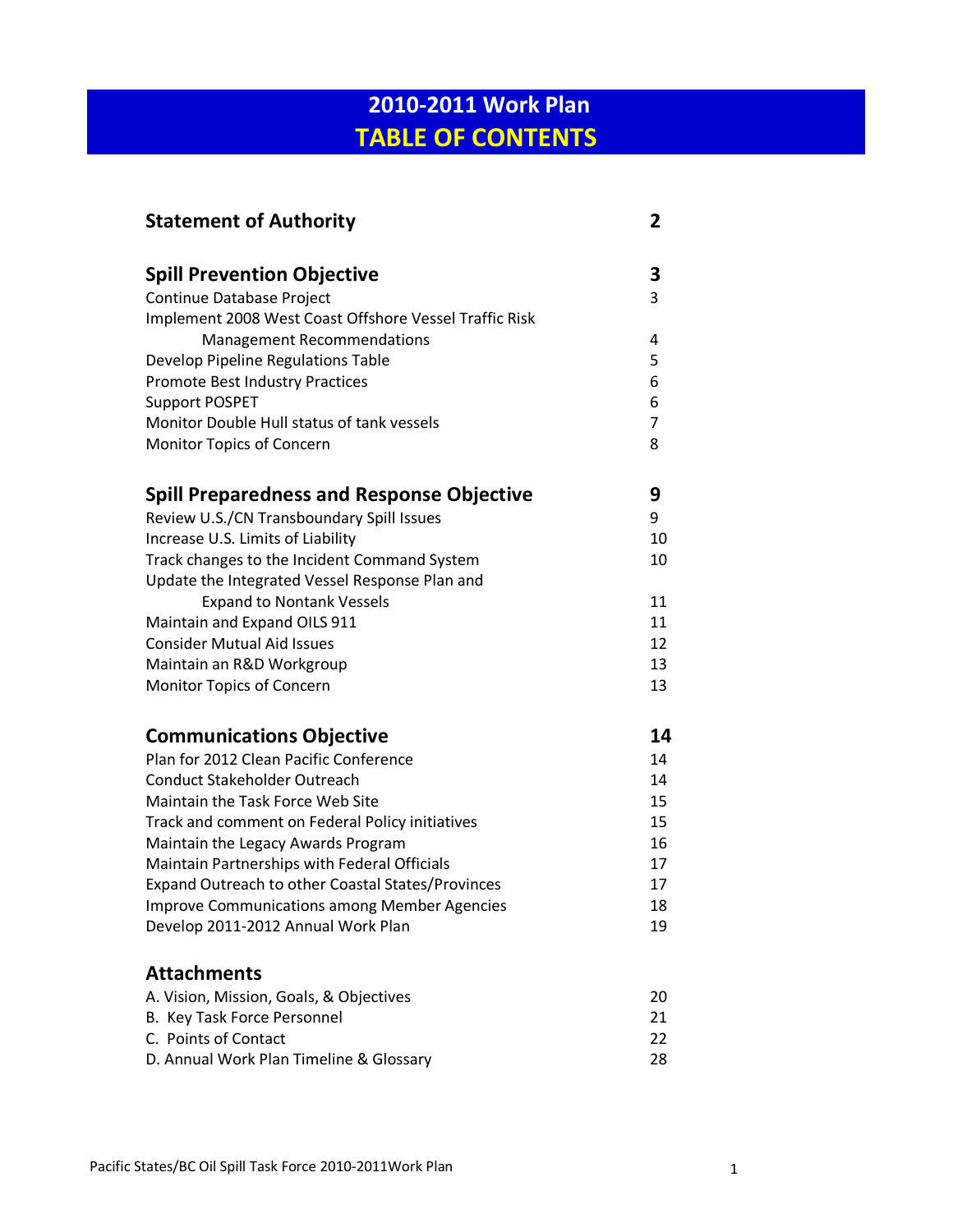# **Pacific States/British Columbia Oil Spill Task Force 2010-2011 Work Plan**

## **Statement of Authority**

This document represents a consensus of the 2010 Pacific States/British Columbia Oil Spill Task Force Members concerning a common sense of purpose and direction for the work year from 2010 to 2011. This Annual Workplan is adopted pursuant to and follows the intent of the Pacific States/British Columbia Oil Spill Memoranda of Cooperation of 1989 and 2001 and the 2009-2012 Strategic Plan, and is endorsed by the following members:

Signed by Scott Schaefer on behalf of Stephen Edinger, Administrator, Office of Spill Prevention and Response, California Department of Fish and Game, on October 6, 2010

Signed by Bob Mattson on behalf of Larry Hartig, Commissioner, Alaska Department of Environmental Conservation, on October 6, 2010

Signed by Graham Knox on behalf of Doug Konkin, Deputy Minister, British Columbia Ministry of Environment, on October 6, 2010

Signed by Laurence Lau, Deputy Director for Environmental Health, Hawaii Department of Health, on October 6, 2010

Signed by Jon Neel on behalf of Dale Jensen, Spills Program Manager for the Washington Department of Ecology, on October 6, 2010

Signed by Mike Zollitsch on behalf of Dick Pedersen, Director, Oregon Department of Environmental Quality on October 6, 2010

(Signatures are on file at the Pacific States/British Columbia Oil Spill Task Force office)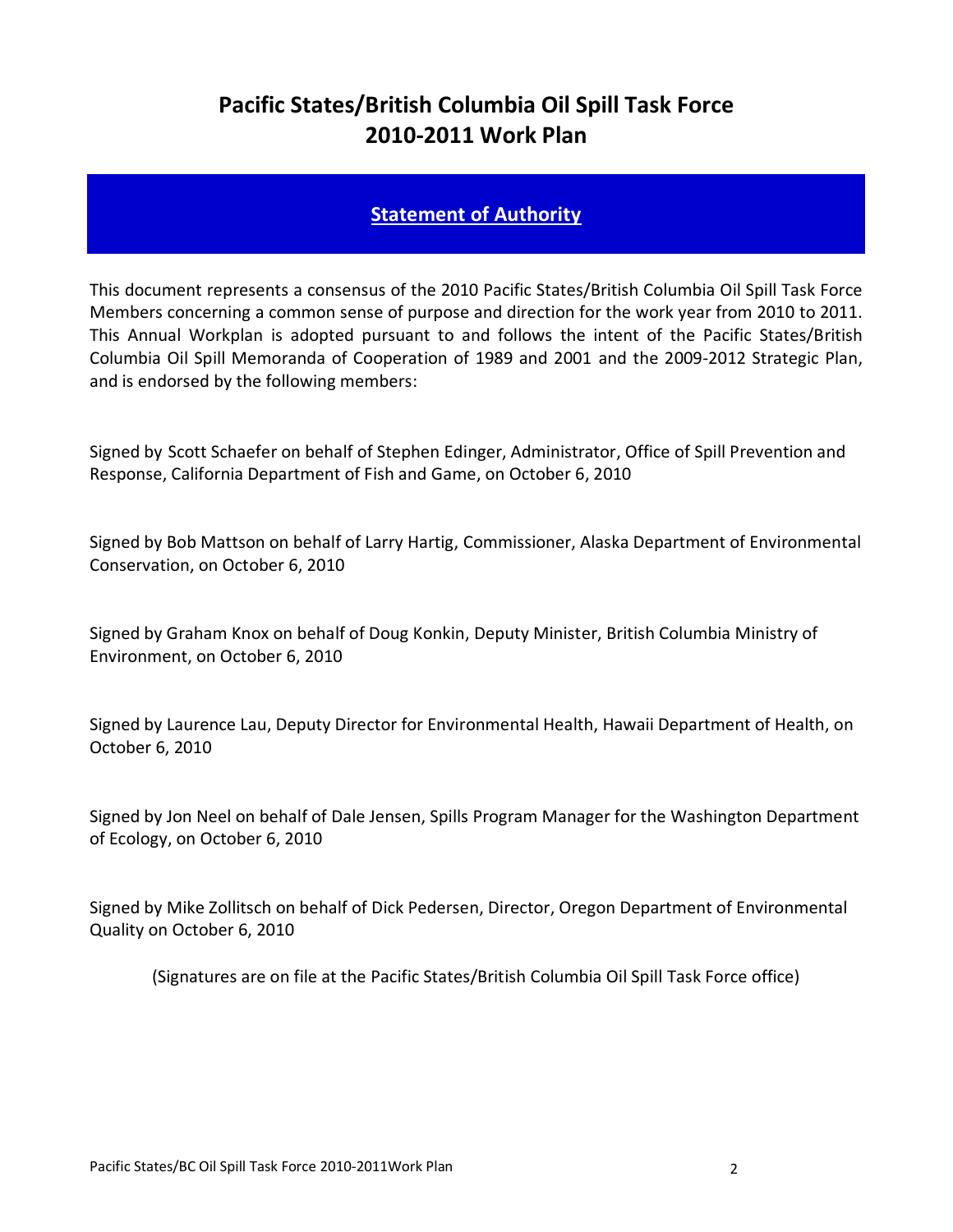## **SPILL PREVENTION OBJECTIVE** TO PREVENT OIL SPILLS FROM A VARIETY OF SOURCES, INCLUDING VESSELS, PIPELINES, FACILITIES, VEHICLES, AND RAILROADS.

#### **TASK I: The Pacific States/BC Oil Spill Task Force Database Project**

**Goal:** *Maintain a regional database of spills in our member jurisdictions which includes information on spill trends and causal factors* 

**Lead Responsibility:** Camille Stephens, Alaska Department of Environmental Conservation

#### **Process and Timeline:**

**Step 1:** Continue the Database Project Workgroup with the following charter:

- Identify long-term goals as well as short-term steps that will incrementally achieve the project goal, with an emphasis on improving data completeness and quality.
- Continue to refine data submittals consistent with the Task Force Data Dictionary, including refining applications of the terms "other" and "unknown."
- Refine the Data Dictionary as needed.
- Incorporate collection of data that reflects the activity occurring at the time of a spill.
- Refine causal investigations and information entered into the database to achieve a level of specificity that supports effective analysis while conforming to the collection capabilities of member agencies.
- Strive to improve member agency analysis and collection capabilities where appropriate.
- Submit data semi-annually in order to promote a consistent application of effort and quality review by member agencies.
- The workgroup will be composed of one representative from each member agency; such representative should be assigned the Task Force database responsibilities at the operational level within the agency, should be conversant with data entry and quality issues, and should be familiar with Access database principles.

**Target Date:** Semi-annual data collection and Workgroup conference calls as needed.

**Step 2:** Member agencies will participate in an investigator training course as needed and as travel budgets allow. The purpose of such training would be to promote consistent application of the Data Dictionary, improve data quality and ensure information is available to ensure efficient "targeting" of agency programs. Other state and federal agencies will be invited to participate.

#### **Target Date: As Needed**

- Each Agency: Assign a representative to the project workgroup and support their participation. Provide a firm commitment of the necessary resources at the agency operational/middle management level.
- AK Department of Environmental Conservation: Provide necessary project leadership.
- BC Ministry of Environment: Provide liaison with the Provincial agency that manages spill data and facilitate British Columbia's participation in this project.
- Washington Department of Ecology: Host investigator training as needed
- Coordinating Committee: Monitor and advise regarding task implementation.
- Executive Coordinator: Provide necessary coordination and project staffing.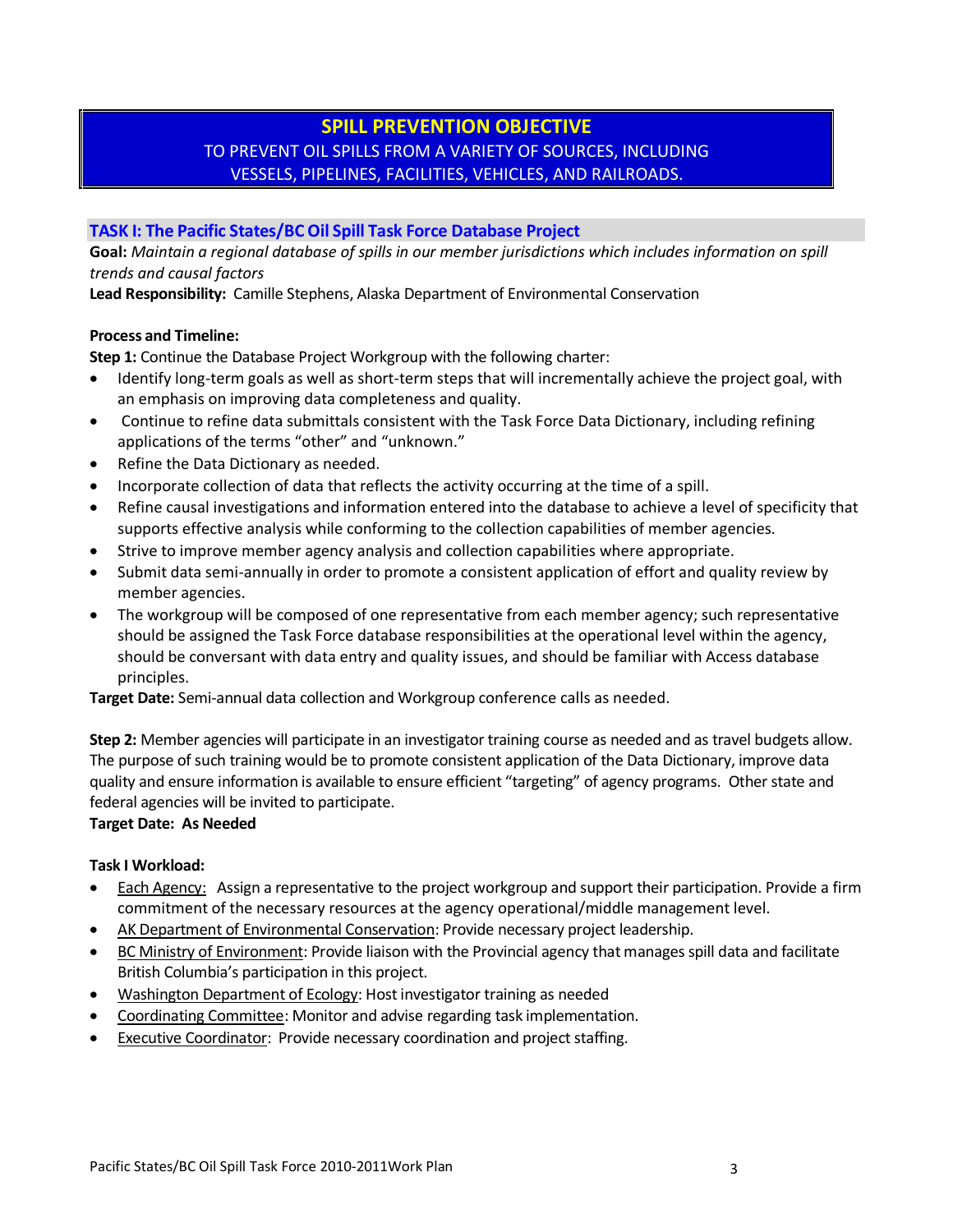**TASK II: Implement recommendations of the West Coast Offshore Vessel Traffic Risk Management (WCOVTRM) Project, including those from the Five-Year Implementation Status Review. This project ensures vessel traffic is kept a safe distance offshore to ensure sufficient time for emergency towing and other response actions to avert a potential disaster.**

**Goal:** *Implement the new recommendations which apply to the Oil Spill Task Force, as made by the WCOVTRM Project Workgroup based on the 5-year implementation status review conducted in 2007-2008.* **Lead Responsibility:** Task Force Executive Coordinator with Co-chairs Rick Holly of California OSPR and Stephen

Danscuk of the U.S. Coast Guard Pacific Area

#### **Process and Timeline:**

**Step 1:** Pursuant to the WCOVTRM 2008 *Recommendations to Improve Navigation Safety and Avoid Vessel Casualties,* the Oil Spill Task Force will:

- 1. Maintain the web page for Best Practices with links to West Coast Harbor Safety Committee websites, and encourage HSCs to adopt model Best Practices from one another as appropriate;
- 2. Monitor West Coast Harbor Safety Committee efforts to mitigate potential navigation safety impacts and any propulsion losses associated with fuel switching required to meet air quality standards;
- 3. Work with appropriate U.S. and Canadian federal agencies to maintain aggressive outreach campaigns to recreational boaters regarding the Rules of the Road and the value of voluntary AIS carriage;
- 4. Continue advocacy for uniform ballast water exchange standards applying to coastwise vessel transits;
- 5. Recommend to the U.S. Coast Guard that they complete Critical Area Inspection Program inspections on all TAPS tankers; and
- 6. Work with appropriate U.S. and Canadian federal agencies to promote fishing vessel safety through regulations, voluntary standards, and aggressive education programs.

#### **Target Dates:** Ongoing

**Step 2:** Pursuant to the WCOVTRM 2008 *Recommendations regarding Emergency Response Tug Availability,* the Oil Spill Task Force will:

- 1. Support implementation of U.S. Coast Guard salvage and firefighting regulations, advocate for adoption of similar salvage/firefighting regulations by Transport Canada, and recommend that the U.S. Coast Guard coordinate with Transport Canada to harmonize these regulations;
- 2. Recommend to Harbor Safety Committees and Captains of the Port that they maintain 24/7 contact information for tug dispatchers;
- 3. Monitor work by the Washington Department of Ecology and USCG District 13 to develop data fields to quantify metrics on rescue tug deployment, including but not limited to: actual propulsion condition of the disabled vessel; time to potential grounding; time/distance of next best tug; and actual action of the Response Tug (e.g., passed wire, escort, and standby). Once developed, these data fields should be provided as a model for other West Coast jurisdictions;
- 4. Task Force member agencies should work with their local USCG Districts to facilitate usage of the Maritime Information Services of North America (MISNA) vessel tracking system as appropriate to augment existing vessel and tug tracking systems for the purpose of emergency tug deployment; and
- 5. Although not included in the WCOVTRM 2008 recommendations, Task Force member agencies should work with their local USCG Districts to facilitate usage of emergency towing packages on the model of those developed for the Aleutian Islands.

#### **Target Dates:** Ongoing

**Step 3**: Pursuant to the WCOVTRM 2008 *Recommendations regarding tracking compliance with recommended Vessel Transit Distances Offshore,*the Oil Spill Task Force will:

1. Communicate the Workgroup's recommendations to the U.S. Coast Guard regarding monitoring compliance with the recommended voluntary distances from shore, encouraging the USCG to collect and compile such data as improvements to their vessel monitoring systems are developed.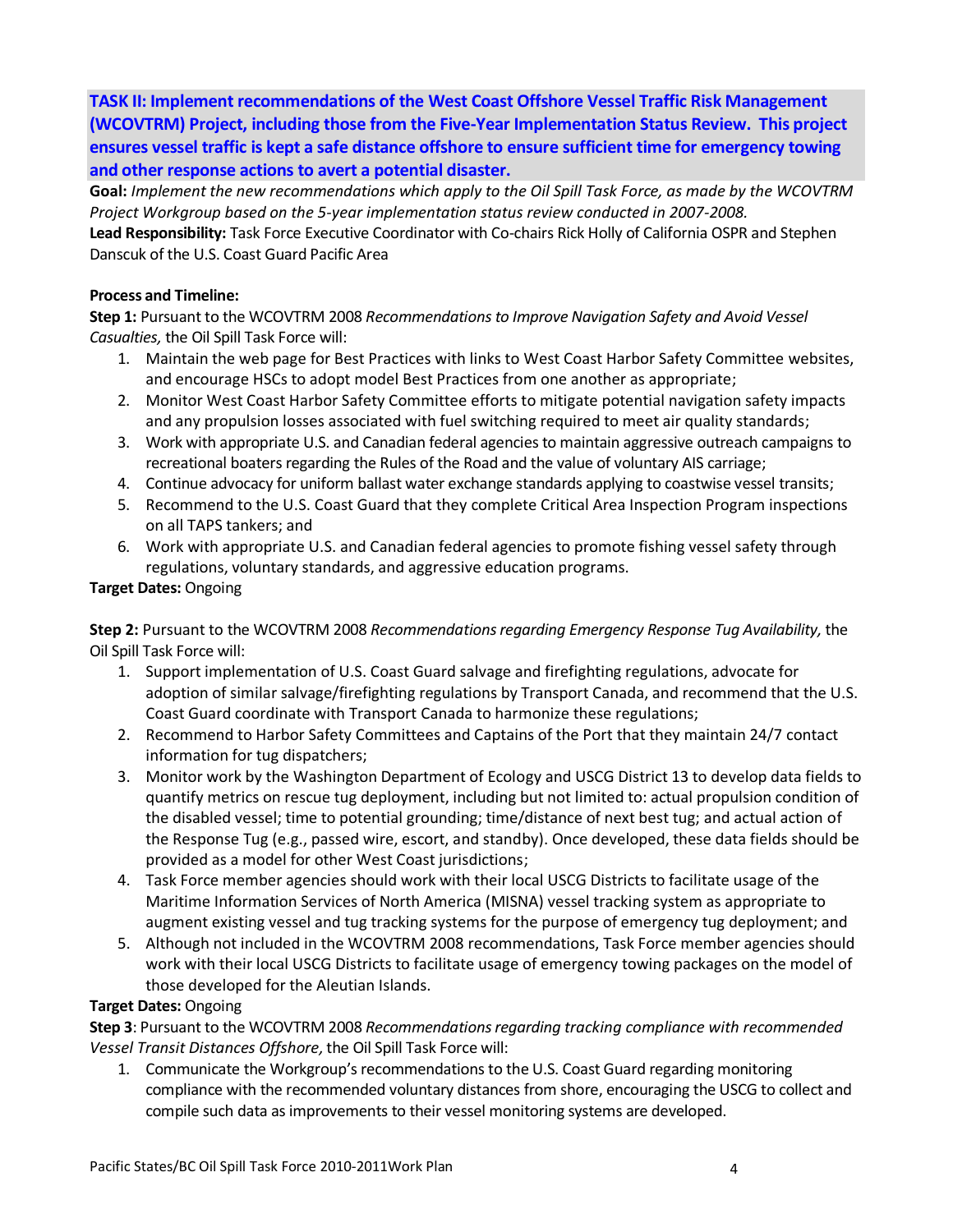2. Encourage Transport Canada to add language to their Sailing Directions to implement the 2002 Recommendations.

**Target Dates:** Ongoing

**Step 4:** Pursuant to the WCOVTRM 2008 *Recommendations for Data Improvements*, the Oil Spill Task Force will:

- 1. Track work done by Washington State and USCG District 13 to harmonize state and USCG oil spill data collection and entry protocols, and consider it a model for all Task Force states, if appropriate;
- 2. Recommend to appropriate U.S. and Canadian federal agencies that they consider use of the Task Force Data Dictionary as well as coordinated investigator training;
- 3. Work to implement continuous improvements in the causal information collected in the Task Force spill database. Communicate the same recommendation to U.S. and Canadian federal agencies maintaining casualty databases;
- 4. Recommend that member agencies as well as federal agencies develop systems to track the outcomes of vessel casualties, as well as to evaluate data and processes developed in various West Coast risk assessments such as for Puget Sound or the Aleutians;
- 5. Request causal data from the U.S. and Canadian Transportation Safety Boards for all vessel incidents on the West Coast from 1997 through 2007; and

## **Target Dates:** Ongoing

**Step 5:** Regarding the WCOVTRM 2008 *Recommendations for Further Implementation Reviews*, the Oil Spill Task Force will:

1. Report on the implementation status of this Task in each annual report and at each Annual Meeting. **Target Date:** Ongoing

### **Task II Workload**:

- Each Agency: Identify Points of Contact for this project and implement recommendations applying to Task Force member agencies.
- OSPR**:** Rick Holly, Project Co-Chair with Steve Danscuk, U.S. Coast Guard, to participate in analysis and provide guidance.
- Washington Department of Ecology: As noted above in Steps 2 and 4.
- Coordinating Committee: Monitor task implementation.
- Executive Coordinator: Coordinate and support implementation of all steps identified above**.**

## **TASK III: Pipeline Regulations Table**

**Goal:** *Compile a table comparing U.S. and Canadian federal, state, and provincial regulations governing pipelines.*

**Lead Responsibility:** The Executive Coordinator

#### **Process and Timeline:**

**Step 1:** Compile a table comparing both U.S. and Canadian federal and jurisdictional regulations governing pipeline spill prevention, preparedness, and response, including training requirements for operators. Also report on the status of Geographic Response Plans for pipelines in each jurisdiction. **Target Date:** As possible

**Step 2**: The Coordinating Committee will review the regulatory comparison and develop recommendations for further action.

**Target Date:** Once the comparison is completed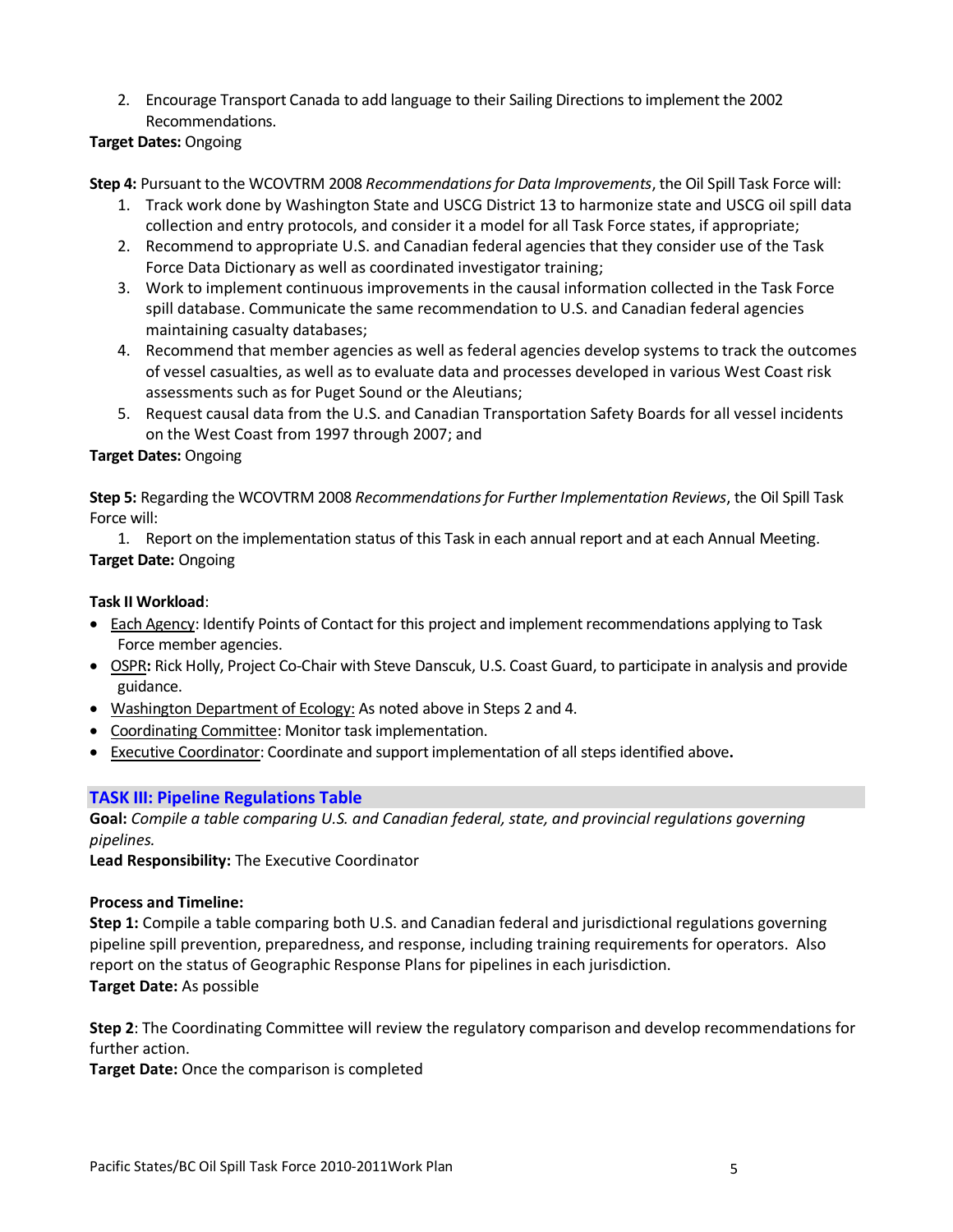#### **Task II Workload**:

- Each Agency: Identify Points of Contact for this project.
- Coordinating Committee: Responsible for Step 2 above as well as project oversight and guidance.
- Executive Coordinator: Responsible for Step 1 above, plus coordination and support required to implement of all steps.

#### **TASK IV: Advocate for Best Industry Practices (BIPs) for Vessels and Tug/Tank Barges**

**Goal:** *Encourage West Coast Harbor Safety Committees (HSCs) to adopt recommendations regarding Best Industry Practices to prevent oil spills from tank and non-tank vessels 300 Gross Tons (GT) or larger, and from tank barges.* 

**Lead Responsibility:** Executive Coordinator in partnership with Miles (Chip) Boothe and with technical support from Laura Stratton, both from the Washington Department of Ecology.

*In February of 2003, Stan Norman of the Washington Department of Ecology and US Coast Guard Captain Scott Glover, Pacific Area Marine Safety, met with representatives from the Alaska Tanker Company, SeaRiver Maritime, Inc., Polar Tankers, Tesoro, the Western States Petroleum Association, the American Waterways Operators, and several Task Force Member agencies to discuss voluntary industry practices to reduce the risk of oil spills. Such practices go beyond current federal and international standards and as such, potentially involve additional costs, but justifications for such investments include improving safety and reducing liability. The work group recommended a number of Best Industry Practices in their final report which may be viewed at: [http://www.oilspilltaskforce.org/docs/project\\_reports/VesselBipReport.pdf](http://www.oilspilltaskforce.org/docs/project_reports/VesselBipReport.pdf)*

#### **Process and Timeline:**

**Step 1:** On March 2005 the US Coast Guard Pacific Area recommended that the West Coast Harbor Safety Committees (HSCs) develop Standards of Care for their ports consistent with the Best Industry Practices. The Task Force will continue to monitor and encourage the West Coast Harbor Safety Committees to make progress in adopting the Best Industry Practices, consistent with the outreach to Harbor Safety Committees outlined in Task II above.

#### **Target Date:** Ongoing

**Step 2:** The Executive Coordinator will continue to work with the American Waterways Operators, Pacific Region, to determine the extent to which our recommended Best Industry Practices for tank barge towing operations are covered by AWO's Responsible Carrier Program.

#### **Target Date:** Ongoing

#### **Task Workload**:

- Each Agency: Identify Points of Contact and assist with communications and outreach
- WA Department of Ecology: Provide policy leadership and technical support
- Coordinating Committee: Participate in task implementation
- **Executive Coordinator: Lead on implementation of both steps identified above**

#### **TASK V: Pacific Oil Spill Prevention Education Team (POSPET)**

**Goal:** *Strengthen spill prevention efforts targeted at preventing oil spills from fishing and recreational vessels as well as from marinas, by supporting the Pacific Oil Spill Prevention Education Team's prevention education campaign.* 

**Lead Responsibility:** Task Force Executive Coordinator with Eric Olsson (University of Washington, Associate Professor, SeaGrant Program) POSPET Chair, and representatives of member agencies assigned to POSPET

#### **Process and Timeline:**

**Step 1:** Provide planning and logistical support for POSPET meetings in the spring and fall and for information exchange between meetings using an email listserve. Support efforts to recruit new POSPET members.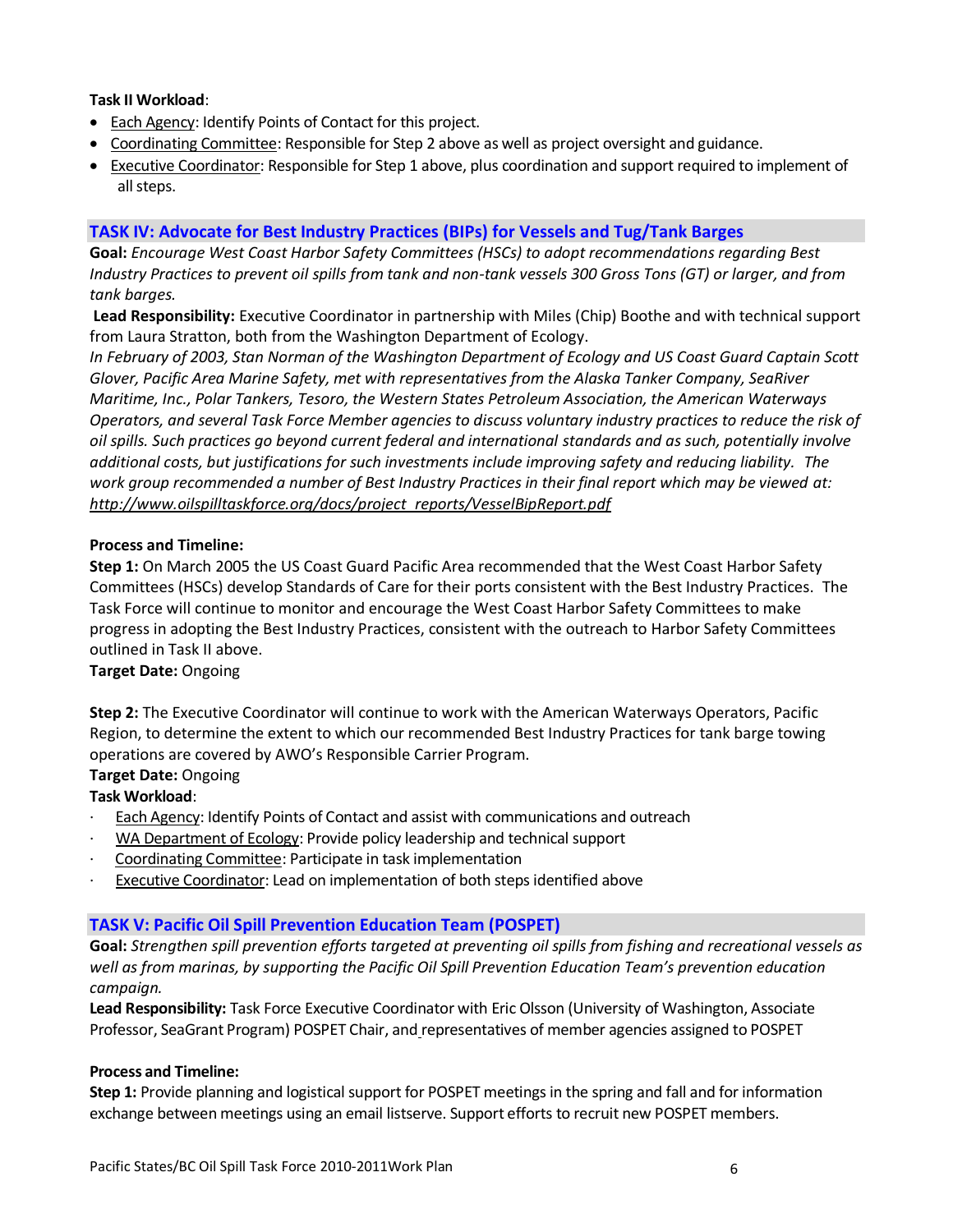### **Target Date:** Ongoing

**Step 2:** Work with POSPET members to support their outreach by providing a website and facilitating printing and distribution of campaign materials.

## **Target Date:** Ongoing

**Step 3:** Keep POSPET members advised regarding usage data for 1-800-OILS-911. **Target Date:** Ongoing

### **Task Workload:**

- **Executive Coordinator: Lead responsibility for Steps above, plus report to the Coordinating Committee.**
- Each Agency: Appoint at least one person to participate in POSPET for their jurisdiction; such a contact does not need to be limited to the member agency if another agency has a mandate to provide spill prevention education to recreational boaters and marinas. Participation in POSPET meetings may be done by conference call.
- Coordinating Committee: Monitor and advise on task implementation.

## **TASK VI: Share Information on Vessels of Concern and Monitor the Double Hull Conversion status of all tank vessels serving the West Coast**

**Goals:** 

- *1. Share critical and timely information regarding incidents, inspections, near-misses, and disabled vessel coastal transit plans for vessels transiting between member jurisdictions*
- *2. Ensure continued progress on tank vessel double-hulling by monitoring the double-hull status of tank ships and barges serving all West Coast port.*

**Lead Responsibility**: Executive Coordinator working with MISNA and Vince Kelly of ADEC.

## **Process and Timeline:**

**Step 1:** All member agencies will share information with one another regarding both tank and non-tank vessel inspections, incidents, near-misses, and disabled vessel coastal transit plans which indicate possible risks to other member jurisdictions.

#### **Target Date:** Ongoing

**Step 2**: As funding allows, work with the Maritime Information Services of North America (MISNA), Alaska DEC, and member agencies to develop an annual report on the double-hull status of all tank ships and tank barges carrying petroleum products on the West Coast. This information will be included in the Task Force Annual Report.

**Target Date**: By the Annual Report due date

**Step 3:** The Executive Coordinator will request information from the U.S. Coast Guard regarding TAPS tanker inspections and any trends of concern identified by their Critical Area Inspection Program (CAIP). Consistent with the WCOVTRM 2008 Recommendations, the Task Force will encourage the U.S. Coast Guard to complete CAIP inspections for all TAPS tankers, including double hulls. **Target Date:** Annually

- Laura Stratton and Chip Boothe (WDOE) will take the lead on tracking and advising the Coordinating Committee regarding double-hull status of all tank vessels serving the West Coast.
- Each Agency: Identify Points of Contact for information exchange regarding incidents, near-misses, and inspection problems for vessels transiting between member jurisdictions.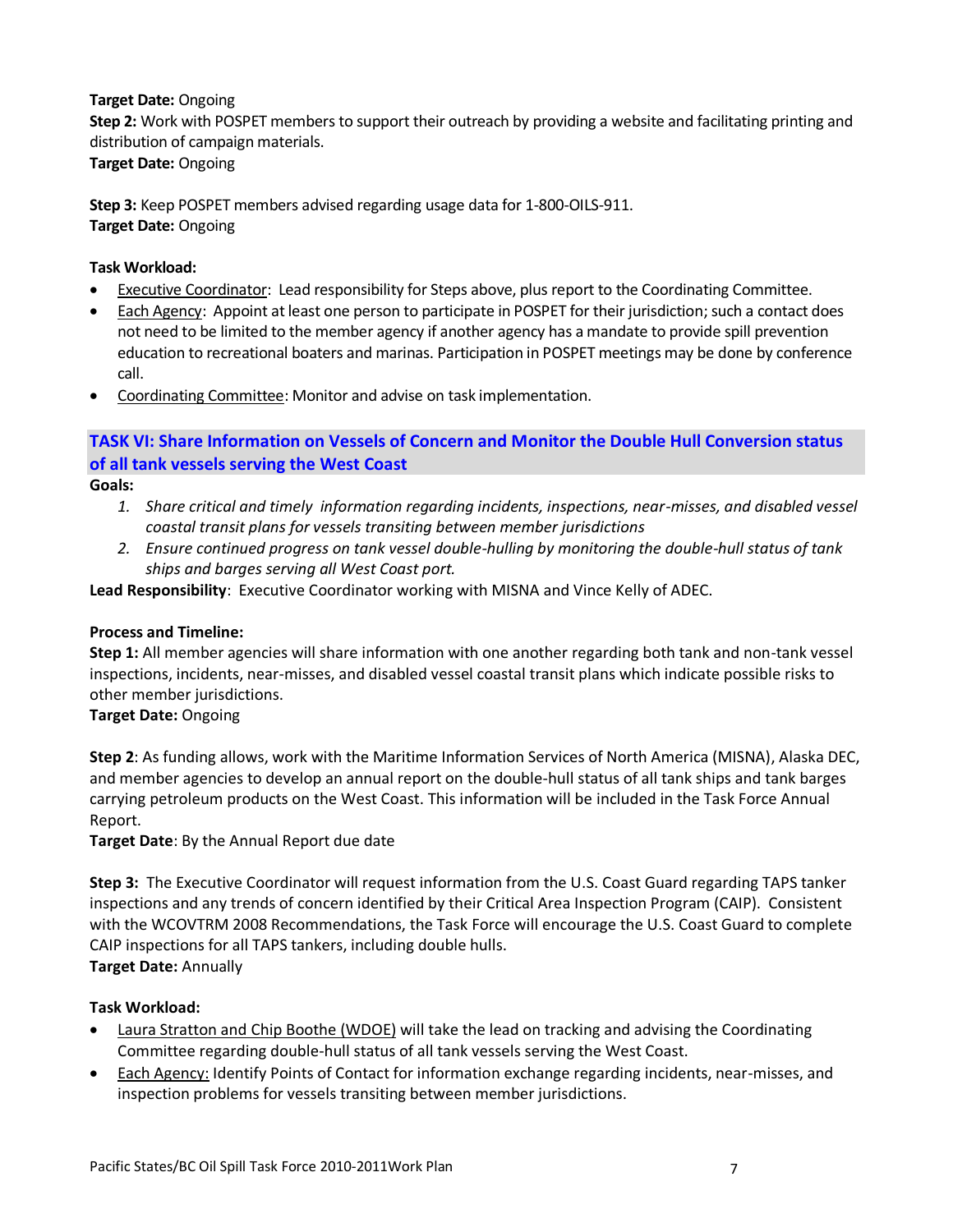Executive Coordinator and Coordinating Committee: Monitor and facilitate task implementation. Contact the USCG regarding CAIP inspections of TAPS tankers.

#### **TASK VII: Monitor Spill Prevention Topics of Concern**

**Goal:** *Monitor and share information on the following Spill Prevention Topics of Concern:*

- Cruise ship operations with regard to spills and other water pollution impacts
- NPDES for vessel wastewater discharges
- Oil spill risks from sunken vessels
- Waste oil dumping by deep draft commercial ships
- Vessel and Facility Oil Transfer regulations
- Spills from trucks and railroads
- Salvage capabilities and regulations (refers to emergency stabilization, firefighting, and lightering)
- Liquefied Natural Gas shipping and terminal operations
- Tug escort requirements
- Towing vessel inspection regulations
- Green Ports
- Ballast water regulations preventing spread of invasive aquatic species
- Federal preemption issues
- Spill Prevention Lessons Learned
- Vessel traffic trends and risk assessments or studies

**Responsibility:** Executive Coordinator, Coordinating Committee, designated Points of Contact **Process:** Share information at quarterly meetings and as needed between meetings **Timeline:** Ongoing

- Executive Coordinator and Coordinating Committee: Monitor and share information on Topics of Concern between and at quarterly meetings.
- Each Agency: Establish Points of Contact to monitor and exchange information on Topics of Concern.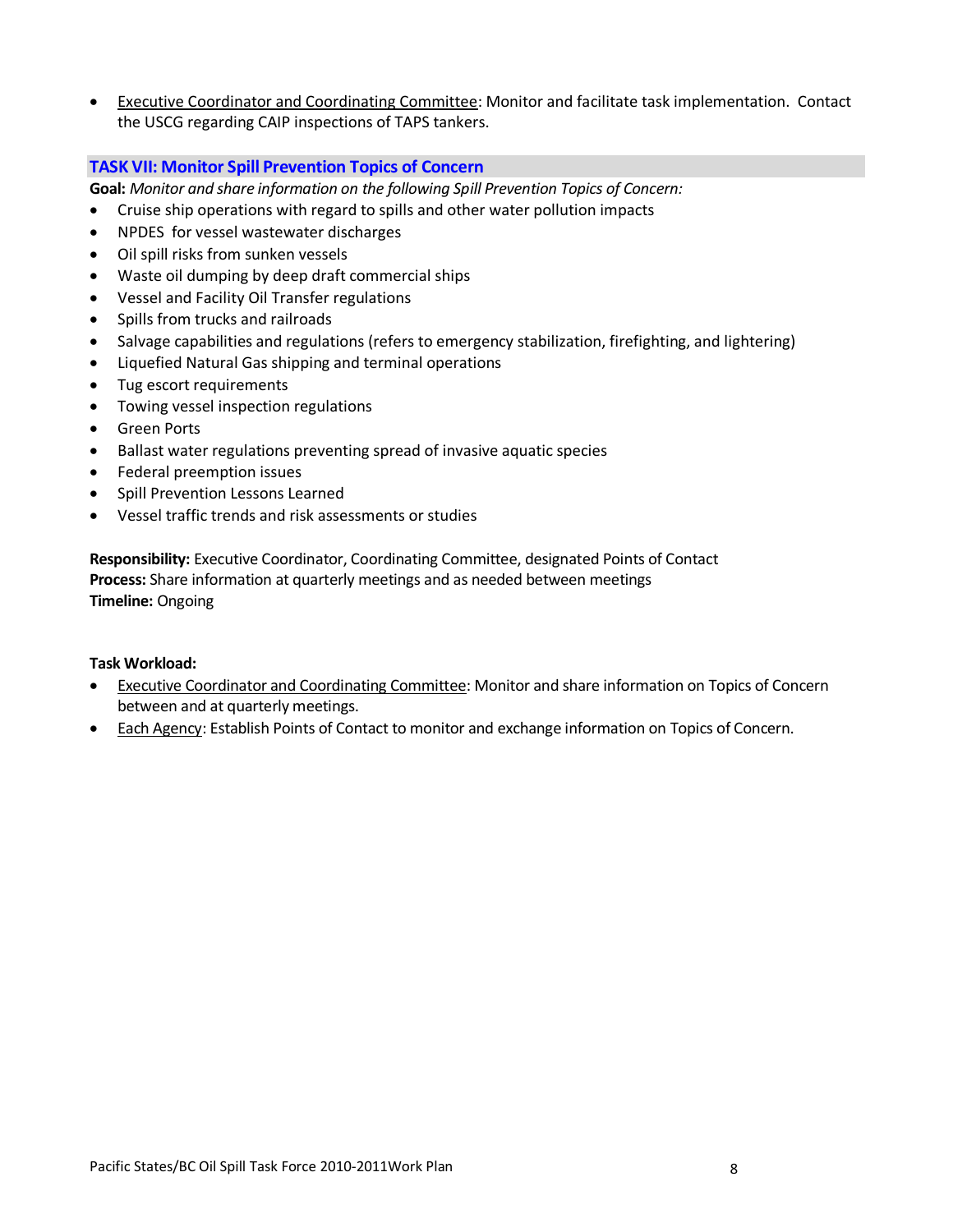## **SPILL PREPAREDNESS AND RESPONSE OBJECTIVE TO ENHANCE OIL SPILL PREPAREDNESS AND RESPONSE CAPABILITIES THROUGHOUT OUR REGION**

#### **Task I: Review U.S. and Canadian Transboundary Planning and Response Issues**

**Goal:** *Review and document existing U.S./Canadian Transboundary oil spill response plans and capabilities for the British Columbia/Alaska and British Columbia/Washington borders, acknowledging existing authorities and response management systems. Recommend improvements as needed for both joint response and planning efforts, as well as for planning and capacity building within each jurisdiction.*  **Lead Responsibility:** Dave Byers, Washington Department of Ecology

#### **Process and Timeline:**

**Step 1**: Review and comment on 2<sup>nd</sup> drafts of each section of the U.S./Canadian Transboundary Project report will continue as follows: Each Section Subcommittee reviews and comments on  $2^{nd}$  drafts, followed by review and comment by the Project Workgroup and invited reviewers. The CANUSPA and CANUSDIX Joint Response Team members are then invoted to submit recommendations.

**Target Dates**: Vary by Section, from May through August of 2010

**Step 2:** The JRT recommendations, as well as the initial recommendations drafted by authors of each Topic Report, will be reviewed and discussed by the Project Workgroup and relevant Subcommittee on conference calls until agreement is reached on the draft recommendations, which will go into the Public Comment Draft of the Report.

**Target Dates**: Vary by Section, from July through August of 2010

**Step 3**: A public comment draft will be posted on the web and presented to target groups. **Target Date**: November, 2010

**Step 4:** Revisions based on public comments are submitted to the Project Workgroup. **Target Date**: December 2010 – January 2011

**Step 5**: A final workgroup meeting will be held to discuss and adopt the Final Report. **Target Date**: February, 2011

**Step 6**: The final report is published on the Task Force website and others as appropriate, and is submitted to appropriate persons and agencies. **Target Date**: Spring 2011

- **Executive Coordinator: Project Workgroup and Subcommittee staffing and coordination. Serve as liaison to** the Coordinating Committee as needed.
- Washington Department of Ecology, Alaska Department of Environmental Conservation, British Columbia Ministry of Environment: Chair Project Workgroup and Subcommittees, and appoint other agency personnel to serve on Subcommittees as appropriate. Serve as liaison to the Coordinating Committee as needed.
- Coordinating Committee: Provide ongoing advice and oversight.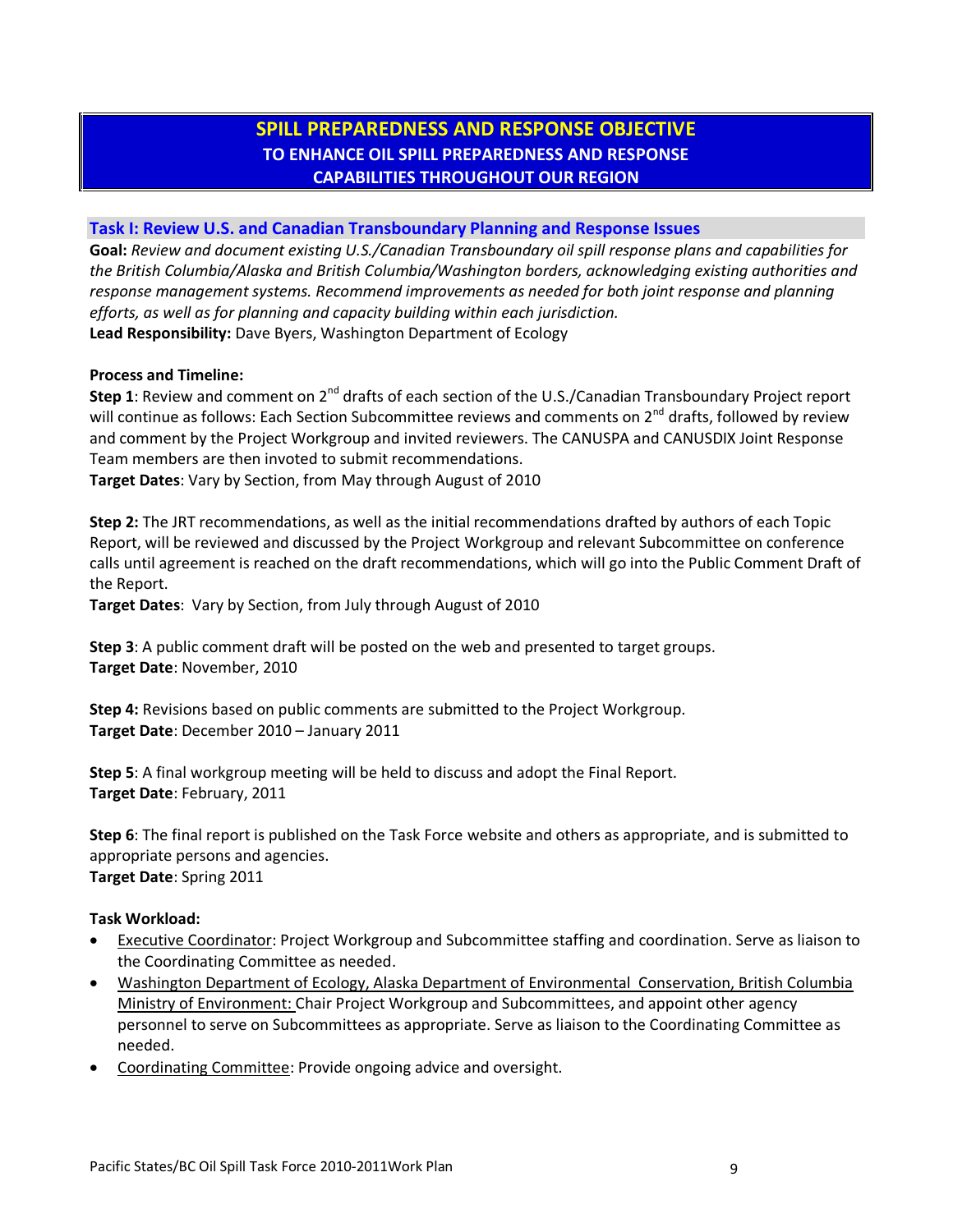### **TASK II: Advocate for increases in U.S. Limits of Liability**

**Goal:** *To maintain the solvency of the U.S. Oil Spill Liability Trust Fund, petition appropriate federal agencies to increase the OPA Limit of Liability to reflect increases in the CPI since 1990.* **Lead Responsibility:** Executive Coordinator

#### **Process and Timeline:**

**Step 1:** Submit letters of petition to the U.S. Environmental Protection Agency for non-transportation related onshore facilities; to the Department of Interior for offshore facilities and related pipelines; and to the Department of Transportation for transportation-related onshore facilities, deepwater ports, and onshore pipelines, motor carriers, and railroads. Ask the Secretary of each agency to initiate rulemaking to increase the Oil Pollution Act Limit of Liability for these regulated entities to reflect increases in the CPI since 1990. $1$ **Target Date:** May, 2011

**Step 2**: Track rulemaking and the public docket regarding our letter petitioning the Department of Homeland Security (i.e., the U.S. Coast Guard) to initiate rulemaking to increase the Oil Pollution Act Limit of Liability to reflect increases in the CPI since 1990 for oil handling facilities under their authority. **Target Date**: Ongoing

**Step 3:** Track the public docket regarding rulemaking by U.S. Environmental Protection Agency, the Department of Interior, and the Department of Transportation in response to our petitions. **Target Date:** Ongoing

#### **Task Workload:**

- Executive Coordinator: Overall implementation and coordination as described above.
- Coordinating Committee: Advice and oversight.

## **Task III: Track changes to ICS guidance, forms, and applications**

**Goal:** *Review and comment on any proposed changes to the U.S. federal guidance regarding the use of the Incident Command System for oil spill response, and track related topics of concern.* **Lead Responsibility:** Larry Iwamoto, Alaska Department of Environmental Conservation

#### **Process and Timeline:**

**Step 1:** A standing workgroup (including Mike Zollitsch of Oregon DEQ, Larry Iwamoto of the Alaska DEC, Elin Storey of the Washington Department of Ecology, Chris Klumpp from California OSPR, and Curtis Martin from the Hawaii Department of Environmental Health) will convene by conference call as necessary to review and comment on proposed changes to the guidance regarding the use of the Incident Command System for oil spill response. Other topics of concern may also be addressed by the ICS Committee, as proposed by workgroup members or the Task Force Coordinating Committee. **Target Date**: Ongoing, or as needed

 $^1$  In November, 2005 the Pacific States/British Columbia Oil Spill Task Force petitioned the U.S. Coast Guard to adjust the Limits of Liability for tank vessels, tank barges, non-tank vessels, and appropriate facilities by the Consumer Price Index (CPI) increase since the Oil Pollution Act (OPA) was passed in 1990. That petition for rulemaking and response are located at [http://dms.dot.gov/;](http://dms.dot.gov/) the complete docket number is USCG-2005-23163. The Delaware River Protection Act of 2006 amended and increased liability limits under OPA for all vessel types - i.e. all tank vessels, which includes tank barges, as well as other non-tank vessels. The increases to limits were approximately 50%, which roughly corresponds to the consumer price index increases since OPA was enacted. Increases to liability limits for single hull tank vessels (approximately 150%) far exceeded consumer price index increases. The Act also amended the provision authorizing further increases to limits based on consumer price index increases to begin from the date of enactment of the Act. Authority for future rulemaking to increase vessel limits of liability is limited to consumer price increases. The USCG is now required to make those adjustments every three years.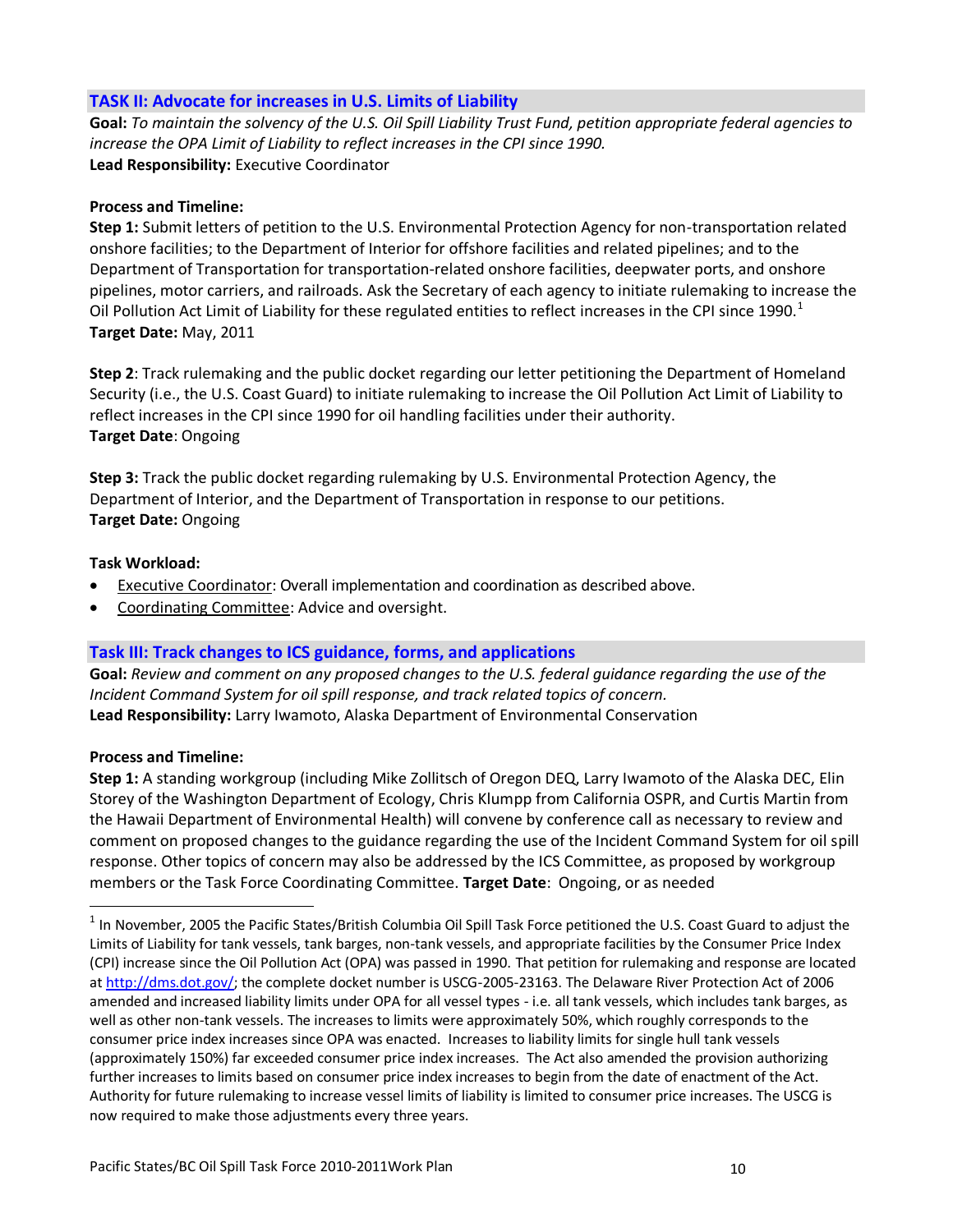**Step 2**: Consensus comments on U.S. federal rulemaking will be provided to the Coordinating Committee for review/comment prior to filing on behalf of the Pacific States/British Columbia Oil Spill Task Force. **Target Date:** Ongoing, as needed

**Step 3:** In addition to supporting this standing ICS Workgroup, the Task Force Member agencies will promote inclusion of NRDA elements in drill scenarios. **Target Date:** Ongoing

### **Task Workload:**

- Executive Coordinator: Staff support and coordination for the Committee.
- Coordinating Committee: Provide comment on the draft recommendations, and provide general project oversight.

### **TASK IV: Update the Integrated Vessel Response Plan Matrix and expand it to Nontank Vessels**

**Goal:** *Update the Integrated Vessel Response Plan (IVRP) guidance matrix for tank vessels, and develop a similar guidance matrix once the U.S. Coast adopts final regulations covering vessel response plans for nontank vessels.* 

**Lead Responsibility:** Executive Coordinator

#### **Process and Timeline:**

**Step 1:** Depending on the nature of the final U.S. Coast Guard rule on contigency plans for Non-Tank Vessels, and if the Task Force Member Agencies and the U.S. Coast Guard are willing to include nontank vessel plans in the Integrated Vessel Response Plan (IVRP) matrix, expand it to include all nontank vessel contingency plans. Update the tank vessel portion of the matrix at the same time where needed.

**Target Date**: As needed, following USCG adopting of final regulations covering vessel response plans for nontank vessels.

**Step 2:** Publish revisions on the Task Force web site as appropriate. **Target Date**: As needed

**Task Workload:**

- Coordinating Committee: Advise the Executive Coordinator of any rule revisions by their agencies affecting vessel contingency plans.
- **Executive Coordinator: Overall coordination and implementation as described above.**

#### **TASK V: Maintain and extend usage of the OILS 911 Spill Reporting Number**

**Goal:** *Maintain and monitor use of the 1-800-OILS-911 spill reporting phone number for British Columbia, Washington, Oregon, and California. Expand to Alaska as feasible.* **Lead Responsibility:** Executive Coordinator

**Process and Timeline: Step 1:** Pay the fee to maintain the 1-800-OILS-911 spill reporting system. **Target Date:** Monthly

**Step 2:** Provide Coordinating Committee with usage reports on the spill reporting system. **Target Date:** Quarterly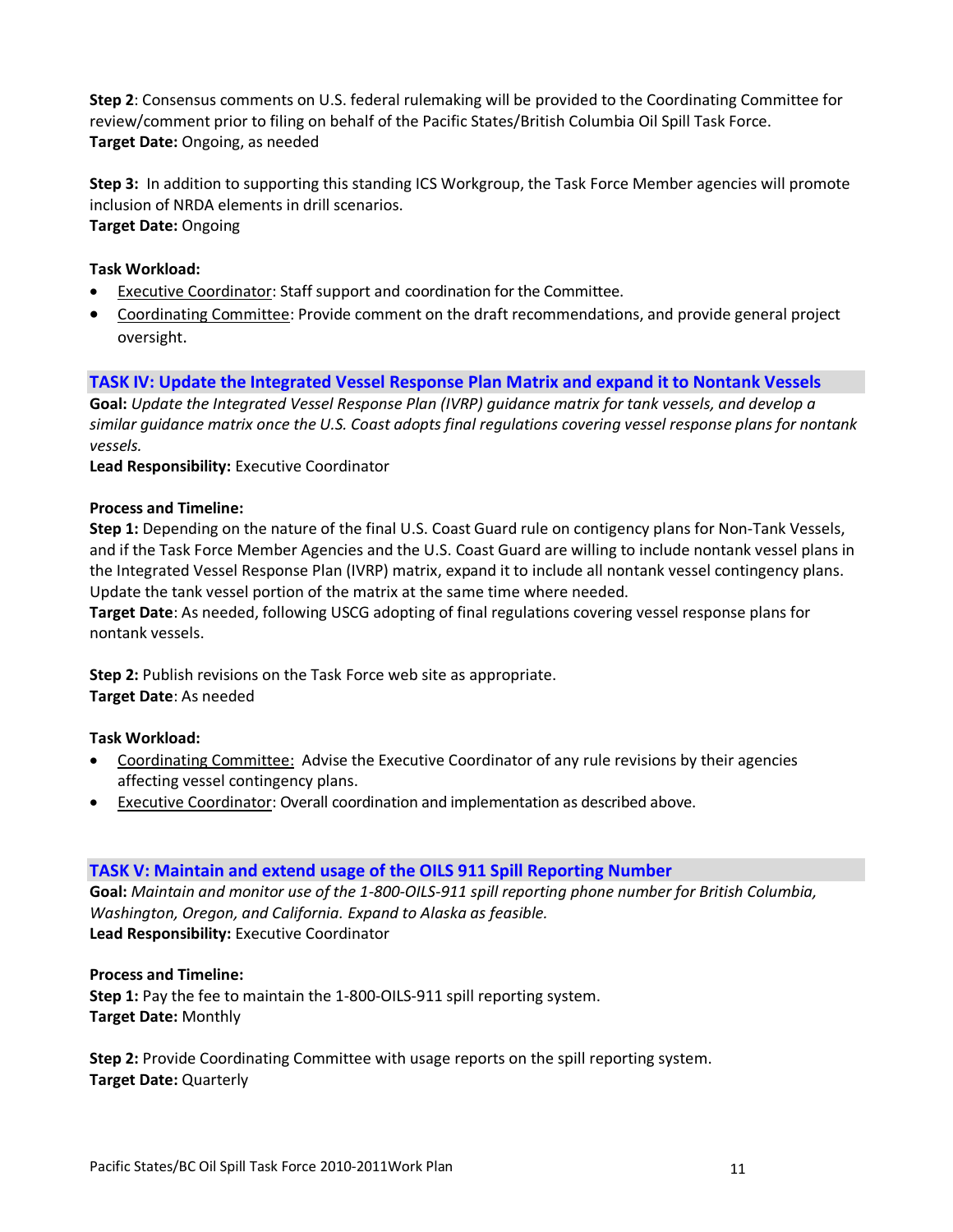**Step 3:** Each participating member agency will ensure that participation by their jurisdiction is running smoothly and that information regarding the OILS 911 number is provided to their recreational boating and fishing community.

**Target Date:** Ongoing

**Step 4**: Coordinating Committee members will ensure that their emergency reporting offices are briefed on this system and how it functions. **Target Date**: As needed

**Step 5:** Coordinate with AT&T regarding any questions pertaining to usage data. **Target Date:** Ongoing

**Task Workload:**

- Coordinating Committee: Ensure that member agency responsibilities are met and report any problems to the Executive Coordinator.
- Executive Coordinator: Overall coordination and implementation as described above.

## **TASK VI: Consider Mutual Aid Issues**

**Goal:** *Track Mutual Aid experiences and issues, updating the Task Force Mutual Aid Agreements as necessary.*

**Lead Responsibility:** Executive Coordinator

### **Process and Timeline:**

**Step 1:** Task Force member agencies will include mutual aid in drill designs as possible. Coordinating Committee members will report on any problems encountered during drills, and the Committee will direct the Executive Coordinator to make revisions to the Mutual Aid Agreements as needed. **Target Date:** Ongoing

**Step 2:** Task Force member agencies will share staff under the 1993 Mutual Aid Agreement as needed for spill responses, recognizing that this supplements each agency's response capabilities and also provides response experience for visiting agency staff.

**Target Date:** As needed.

**Step 3**: Task Force member agencies will maintain training levels for their staff as well as passports for travel between Canada and the U.S. **Target Date:** Ongoing

**Step 4**: The Coordinating Committee will review both the 1993 and 1996 Mutual Aid Agreements with the goal of defining and implementing a regional response capability for a Spill of National Significance. The U.S. EPA, the U.S. Coast Guard, Canadian Coast Guard, Environment Canada and Transport Canada will be invited to participate in discussions of this issue at the jurisdictional level, as will OSROs and contingency plan holders. Our Task Force Members will be briefed in the spring and asked to sign updated Agreements at the 2011 Annual Meeting.

**Target Date:** Begin review and discussion at the October 2010 Coordinating Committee meeting and continue work throughout the year.

- Coordinating Committee: Ensure that member agency responsibilities are met and report any problems to the Executive Coordinator. Work in their agencies on defining a SONS response capability.
- Executive Coordinator: Overall coordination and implementation as described above.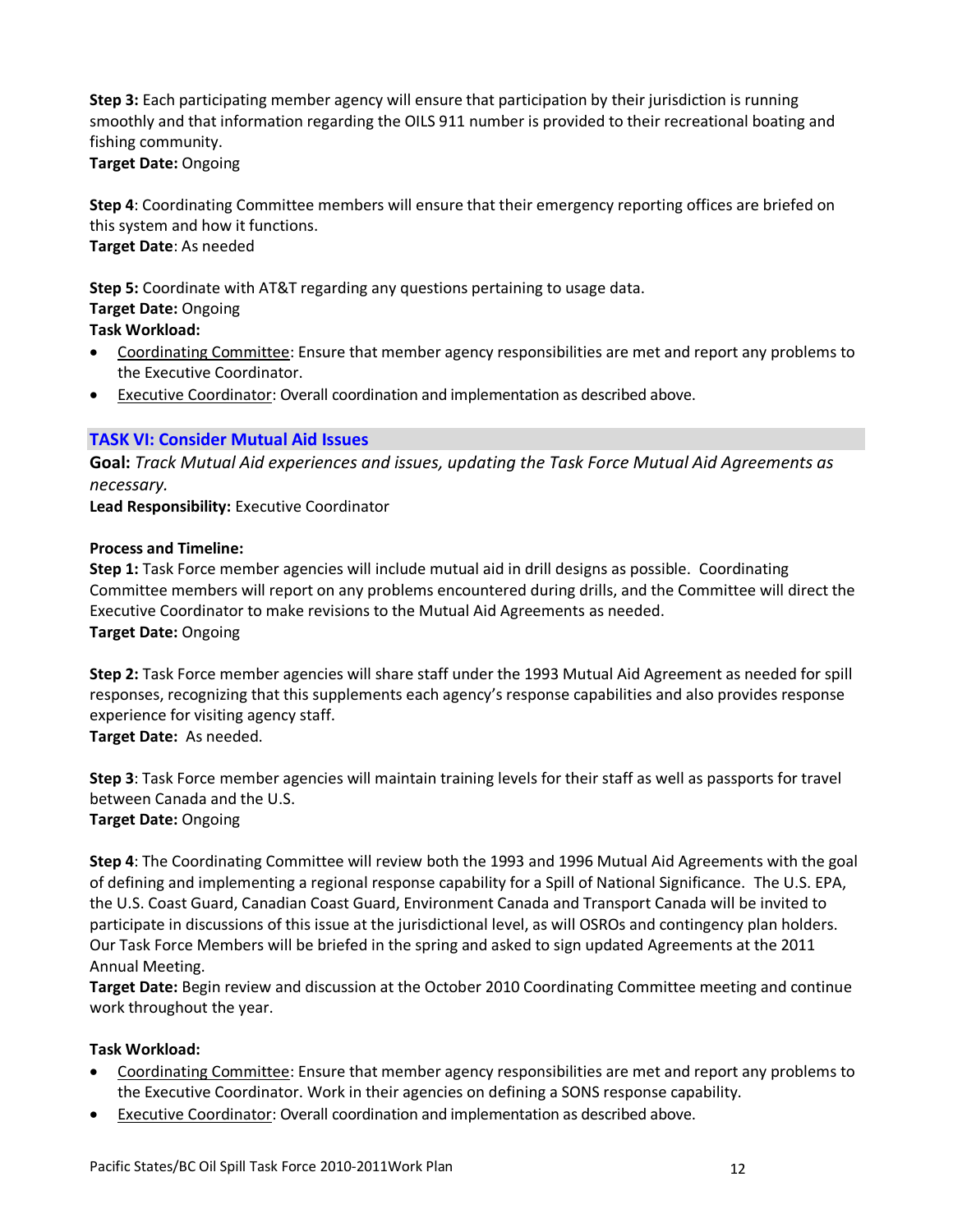**TASK VII: Maintain a standing workgroup of Member Agency representatives to monitor developments in oil spill R&D, provide input regarding priority projects, and implement adoption of Best Available Technologies.**

**Goal:** *To improve our knowledge of current oil spill research and development projects, to provide input regarding projects of value to our Member Agencies, and to facilitate use of Best Available Technologies.*

**Lead Responsibility:** Judd Muskat, California Office of Spill Prevention and Response **Process and Timeline:**

**Step 1**: The Executive Coordinator will work with Mr. Muskat and the workgroup to establish an agenda and confirm dates for biannual conference calls of the R&D Workgroup.

**Target Dates**: December 2010 and June 2011

**Step 3**: The conference call will be conducted, documented, and follow-up steps identified.

**Target Date**: After each call

**Task Workload:**

- Executive Coordinator: Overall coordination and implementation as described above.
- Judd Muskat: Work with the EC and designated representatives to develop agendas for the conference calls and provide leadership on the calls.
- Coordinating Committee: Nominate appropriate representatives from their agencies and ensure participation.

## **TASK VIII: Spill Preparedness/Response Topics of Concern**

**Goal:** *Monitor and share information on the following Spill Preparedness/Response Topics of Concern:*

- Volunteer planning and management
- Oil spill drill programs
- Applied response technologies and regulations
- Oil Spill research and development, including BAT and BAP
- Oil Spill Response Organization (OSRO) certifications, mergers, mutual aid, and response capabilities
- Joint Information Center (JIC) planning, training, and guidelines
- Natural Resource Damage Assessment (NRDA) initiatives, issues, and activities, including NRDA assessments and collections
- Coordination of inter-jurisdictional wildlife care
- West Coast sea bird and other vulnerable marine populations threatened by oil spills
- Development of remote sensing capabilities, application of RADARSAT, and implementation of 24-hour response operations where it would be safe and effective
- Preparedness/Response Lessons Learned
- Contingency plan regulations and preparedness/response issues re: nontank vessels
- Track planning for Potential Places of Refuge and applications of POR decision-making guidelines
- Status of the Oil Spill Liability Trust Fund
- Lessons learned from the Deepwater Horizon Spill of National Significance

**Responsibility:** Executive Coordinator, Coordinating Committee, designated Points of Contact

**Process:** Share information at quarterly meetings or as appropriate between meetings.

## **Timeline:** Ongoing

- Executive Coordinator and Coordinating Committee: Monitor and share information on Topics of Concern between and at quarterly meetings.
- Each Agency: Establish Points of Contact to monitor and exchange information on Topics of Concern.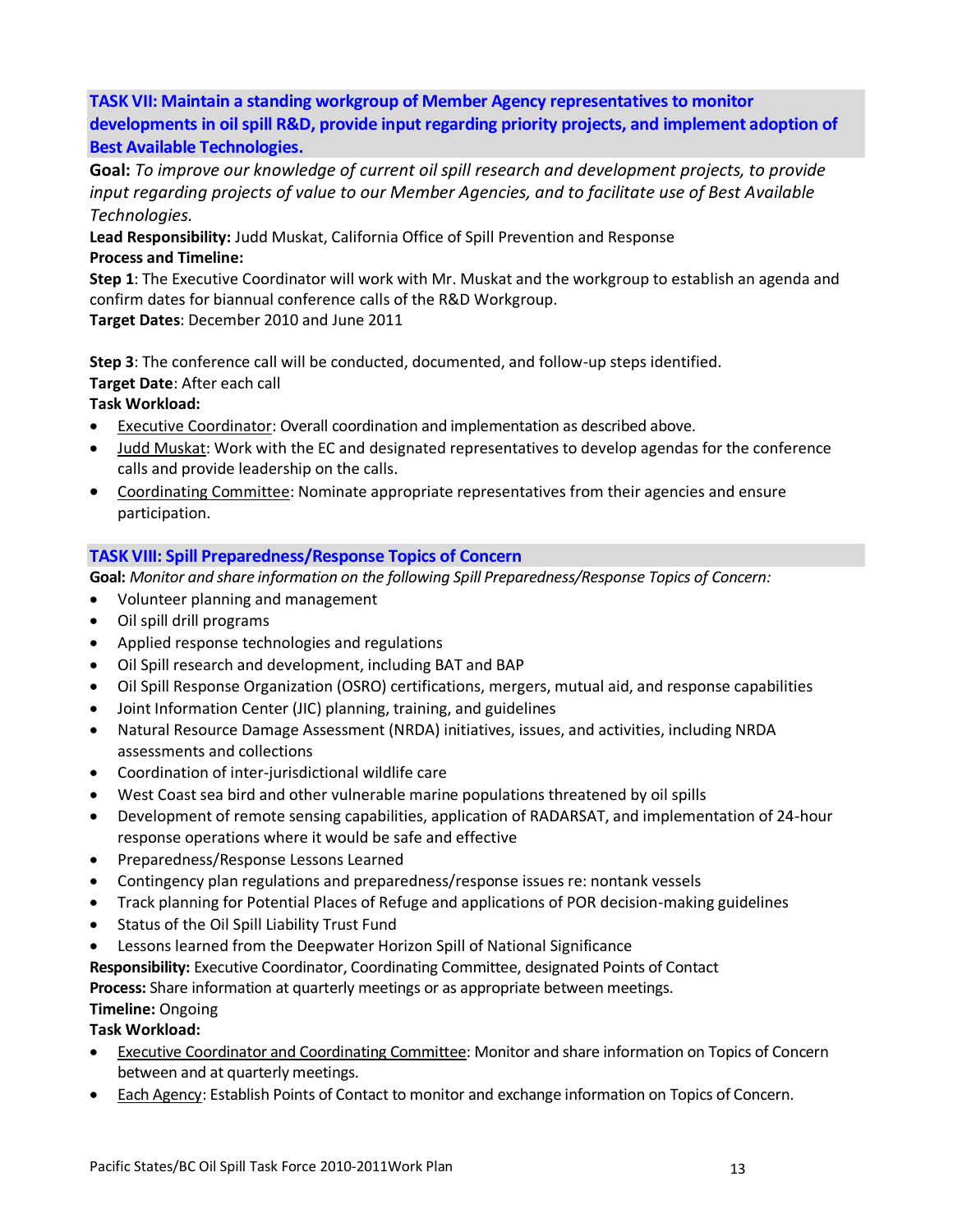## **COMMUNICATIONS OBJECTIVE**

## **TO CONTINUOUSLY IMPROVE COMMUNICATIONS WITHIN THE TASK FORCE AS WELL AS WITH KEY STAKEHOLDERS AND THE GENERAL PUBLIC, AND TO MAINTAIN A HIGH LEVEL OF PUBLIC AND STAKEHOLDER INVOLVEMENT IN TASK FORCE ACTIVITIES**

## PART A. STAKEHOLDER OUTREACH/EXTERNAL COMMUNICATIONS

#### **TASK I: Plan for the 2012 Clean Pacific**

**Goal:** *Working with the TradeFair Group, the 2009 Program Committee, and the U.S. Coast Guard (conference cohosts), incorporate Lessons Learned from the 2009 Clean Pacific Conference into planning for the 2011 Clean Pacific Conference.*

**Lead Responsibility**: The Executive Coordinator and the Coordinating Committee

#### **Process and Timeline:**

**Step 1:** Work with the TradeFair Group to develop preliminary plans for the 2012 Clean Pacific Conference, including developing a timeline and nominating/recruiting Program Committee members. **Target Date:** As needed

#### **Task Workload:**

- Coordinating Committee: Provide guidance and oversight as necessary.
- Executive Coordinator: Overall coordination of implementation as described above.

#### **TASK II: Stakeholder Outreach**

**Goal:** *Provide opportunities for public involvement in Task Force deliberations and education about Task Force activities.*

**Lead Responsibility:** The Executive Coordinator will take the lead, working with the Coordinating Committee and Task Force Members.

#### **Process and Timeline:**

**Step 1:** As approved by the Coordinating Committee, invite key stakeholders to participate in project work groups. **Target Date:** Ongoing

**Step 2:** Invite the public to attend Annual Meetings, which will include Task Force and member agency updates, as well as speakers addressing topics of current concern. The 2010 Annual Meeting will be hosted by the Hawaii Department of Health. The 2011 Annual Meeting will be hosted by the Alaska Department of Environmental Conservation

**Target Dates:** October, 2010 and August 2011

**Step 3:** In conjunction with the Annual Meeting, produce an Annual Report on Task Force and member agency activities and accomplishments.

**Target Date:** July, 2011

**Step 4:** The Executive Coordinator will respond to information requests and speaking invitations, plus attend hearings, meetings, and conferences consistent with the mission of the Task Force and the interests of its member agencies.

**Target Date:** Ongoing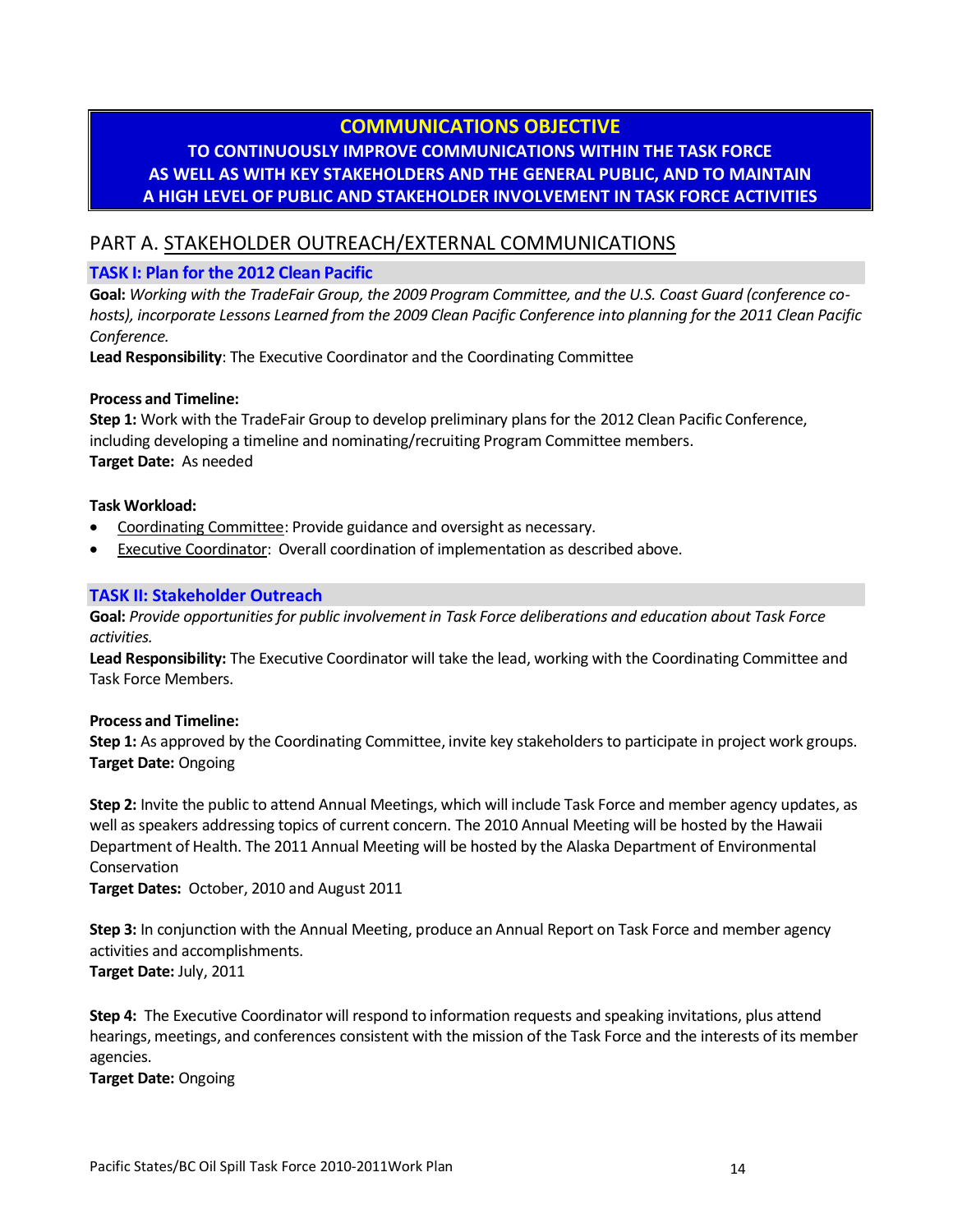**Step 5:** Coordinating Committee members will serve as points of contact for other state or provincial agencies as needed to insure that all appropriate issues are before the Task Force. As key stakeholders, other agencies will be invited to provide updates on their activities when appropriate. **Target Date:** Ongoing

**Step 6:** Maintain contacts with key US and Canadian federal agencies and other coastal states and provinces. **Target Date:** Ongoing

**Step 7:** The Executive Coordinator will represent the Task Force at meetings of the American Petroleum Institute's Spills Advisory Group and the AWO/USCG Quality Steering Committee for the Pacific Region. **Target Date:** Meetings as scheduled

#### **Task Workload:**

- Each Agency: Provide agency program information for the Annual Report.
- Coordinating Committee: Specific esponsiblity for Steps 1 and 5 above.
- **Executive Coordinator: Overall coordination and implementation as described above.**

#### **TASK III: Maintain the Task Force Website**

**Goal:** *Maintain the website which provides information on the Task Force and its activities as well as links to member and federal agency websites.* 

**Lead Responsibility:** Executive Coordinator

#### **Process and Timeline:**

**Step 1:** Ensure that current information including meeting and event announcements and summary notes, reports including the Annual Report, comments, agreements, member websites, Annual Work Plans, and the current Strategic Plan are available on the website.

**Target Date:** Ongoing

**Step 2**: Provide notice to key stakeholders and media contacts when event notices, project reports, meeting notes, or other items of current interest are posted on the website. **Target Date:** Ongoing

**Step 3:** Maintain a calendar of relevant conferences and events**. Target Date:** Ongoing

#### **Task Workload:**

- Each Agency: Use the web site as a resource for information on Task Force activities, reports, resolutions, and agreements.
- Coordinating Committee: Ensure that links for their agency sites are current on the Task Force website. Ensure that their agency website provides a link to the Task Force site.
- Executive Coordinator: Provide Task Force information in electronic format to the webmaster and periodically review the website for accuracy and currency. Provide notice of postings to stakeholders and media contacts.

#### **TASK IV: Track and Comment on Federal Policy Development**

**Goal:** *Track policy development at the US and Canadian federal levels, as well as at international levels, and provide comment and input on behalf of the Task Force.* 

**Lead Responsibility:** The Executive Coordinator will take the lead with US and Canadian federal and international agencies.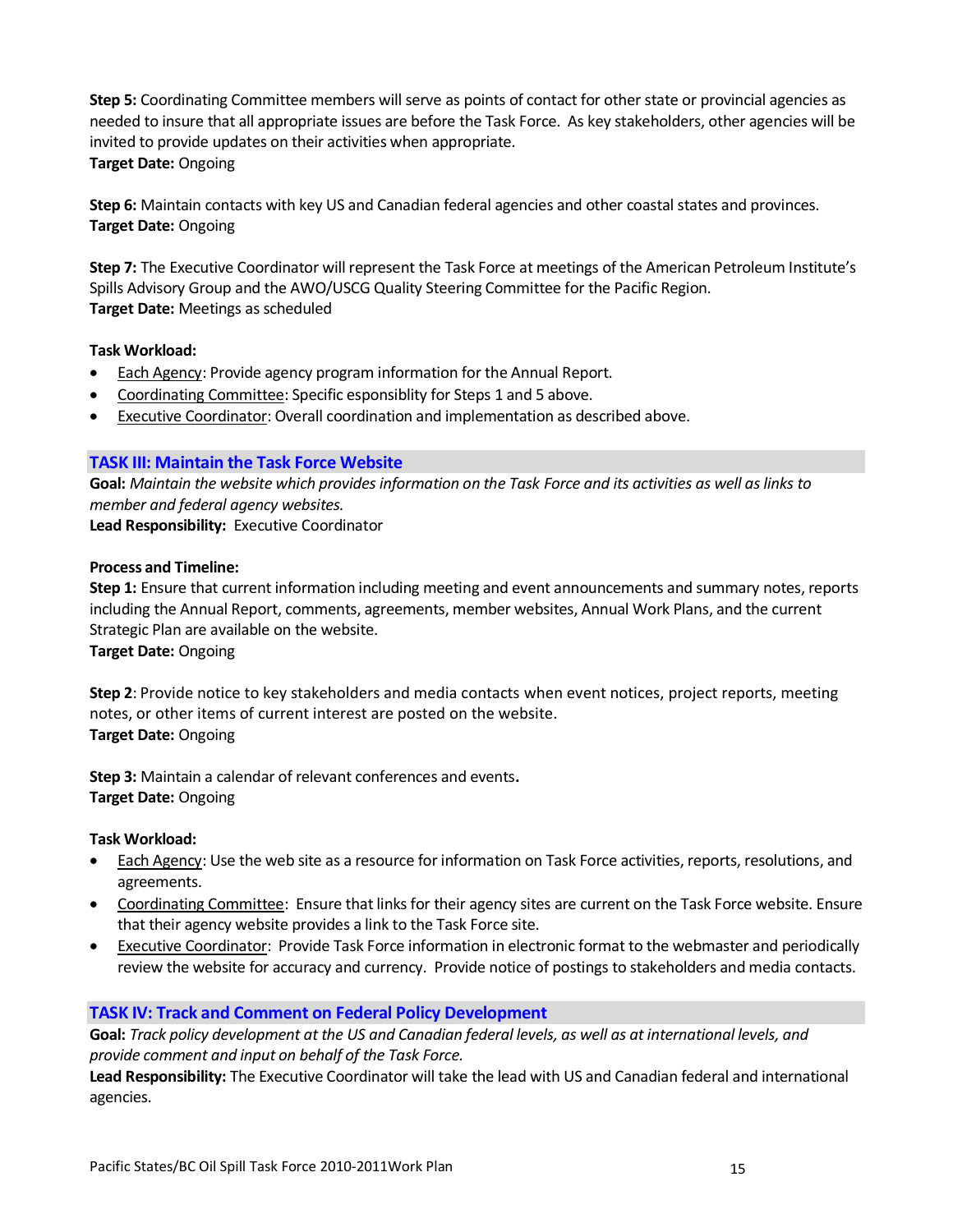#### **Process and Timeline:**

**Step 1:** Notify the Coordinating Committee of chances for comment or input to federal or international initiatives. **Target Date:** Ongoing

Step 2: Written comments will be coordinated by the Executive Coordinator according to established procedures<sup>2</sup>. **Target Date:** Ongoing

## **Task Workload:**

- Each Agency: Suggest opportunities for comment. Draft comments as they choose.
- Coordinating Committee: Suggest opportunities for comment. Review opportunities for comment and submit drafts by specified deadlines.
- Executive Coordinator: Overall coordination and implementation as described above.

## **TASK V: Maintain the Legacy Awards Program in conjunction with the Clean Pacific Conferences**

**Goal**: *Create incentives to reduce the risks and the impacts of oil spills by maintaining the Legacy Awards program on a biennial basis, consistent with the Clean Pacific Conferences. Legacy Awards honor and publicize public and private sector initiatives that go beyond regulatory requirements to improve oil spill prevention, preparedness, and response.*

**Lead Responsibility:** Executive Coordinator

#### **Process and Timeline:**

All steps pursuant to awarding the 2012 Legacy Awards will take place as follows: **Step 1:** Website announcement requesting nominations for the 2012 Legacy Awards **Target Date:** November, 2011 (Deadline January 31, 2012)

**Step 2:** The Coordinating Committee reviews nominations and makes award recommendations to the Task Force Members, who make final selections, not to exceed five. **Target Date:** February, 2012

**Step 3:** The Task Force Members chose the Legacy Award winners. Notifications are sent and awards ordered. **Target Date:** March, 2012

**Step 4:** The Legacy Award Winners are announced. **Target Date:** April, 2012

**Step 5:** 2012 Legacy Awards are presented at the Clean Pacific Conference. **Target Date:** May, 2012

#### **Task Workload:**

 $\overline{a}$ 

 Each Agency: Task Force members review the Coordinating Committee's recommendations and makes final decisions on Legacy Award winners.

<sup>&</sup>lt;sup>2</sup> Task Force comment procedures are as follows:

<sup>1.</sup> Executive Coordinator or a member agency notifies the Coordinating Committee of a comment opportunity. The Executive Coordinator sets a deadline for draft comments to be submitted.

<sup>2.</sup> Member agencies' draft comments are compiled or an initial draft is developed by the Task Force. This draft is sent to the Coordinating Committee for a review and comment process until consensus is achieved.

<sup>3.</sup> Final consensus comments are submitted on behalf of the Task Force.

<sup>4.</sup> Nothing in this process precludes member agencies from submitting their own comments as well.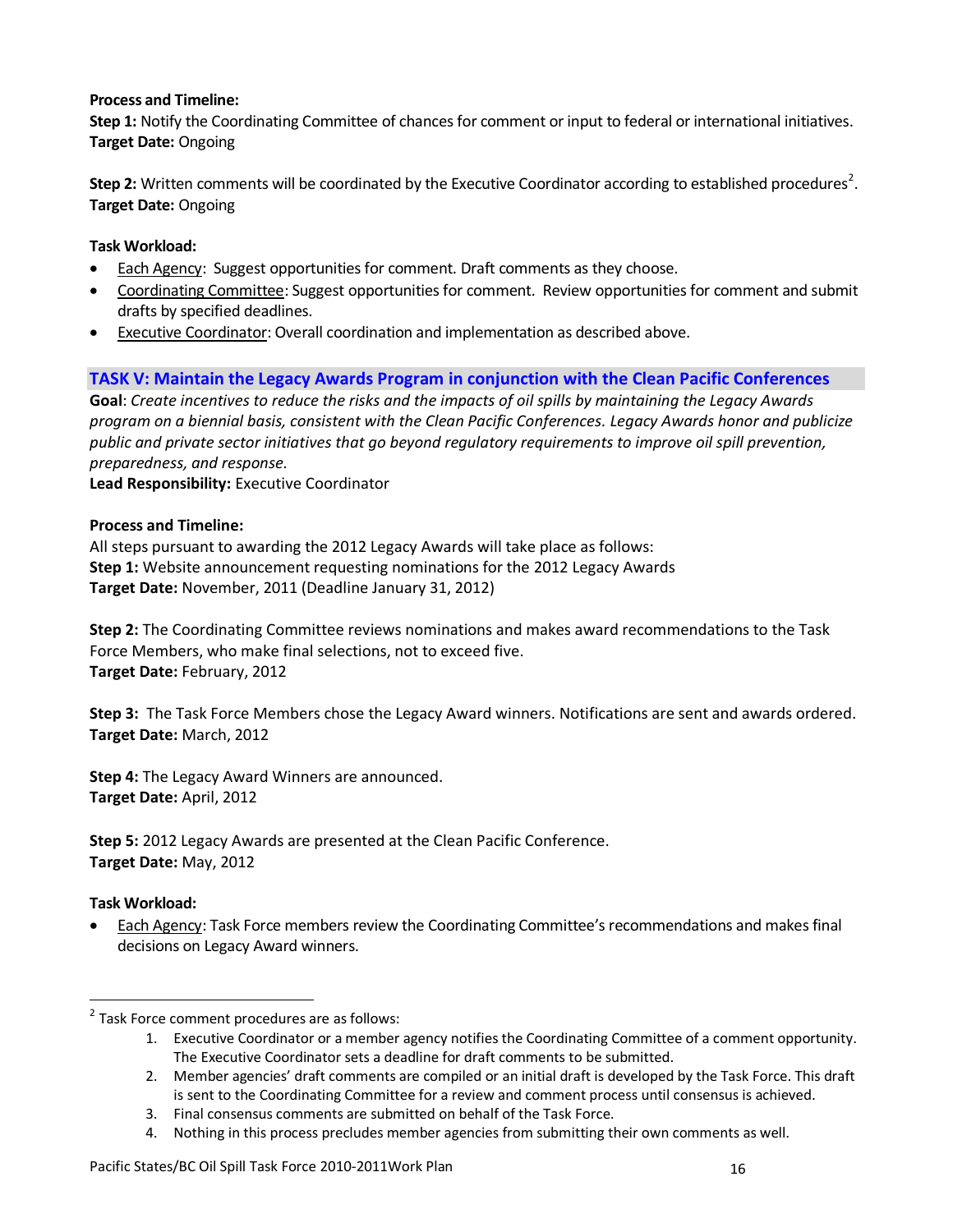- Coordinating Committee: Review and discuss nominations as compiled by the Executive Coordinator, and make final recommendations to the Task Force Members. Provide additional research on nominees if necessary.
- Executive Coordinator: Overall coordination and implementation as described above.

#### **TASK VI: Maintain Partnerships with US and Canadian Federal Agencies**

**Goal:** *The Coordinating Committee and/or the Executive Coordinator will meet annually with US and Canadian federal oil spill regulatory agencies to identify and facilitate partnership opportunities on regional issues of common concern.*

**Lead Responsibility:** Executive Coordinator

#### **Process and Timeline:**

**Step 1:** Arrange a meeting of the U.S. Coast Guard/Pacific Area in conjunction with the International Oil Spill Conference, in order to implement the Task Force/USCG Pacific Area Memorandum of Understanding. Include U.S. EPA as appropriate.

**Target Date:** May 27<sup>th</sup> in Portland, OR

**Step 2:** Arrange meetings with Canadian federal agencies in conjunction with the Spring Coordinating Committee meeting. Target Date: April 14<sup>th</sup> in Victoria, British Columbia

#### **Task workload:**

- Coordinating Committee: Participate in discussions outlined above, follow-through as necessary.
- Executive Coordinator: Facilitate discussions and arrange for meetings with federal officials.

#### **TASK VII: Expand the Task Force network of Contacts with Coastal States & Provinces**

**Goal:** *Continue to expand our network of contacts in other coastal U.S. states and Canadian provinces for purposes of information sharing, promotion of Unified Command, advancement of state/provincial interests, and enhanced opportunities for mutual aid during major oil spills.*  **Lead Responsibility:** Executive Coordinator

#### **Process and Timeline:**

**Step 1:** Maintain Points of Contact with the U.S. coastal states for purposes of information sharing and mutual aid.

**Target Date:** Ongoing

**Step 2:** Identify additional Points of Contact among mid-Atlantic Coast states and NE Canadian provinces for purposes of information sharing and mutual aid. **Target Date:** Ongoing

- Coordinating Committee: Provide oversight and guidance.
- Executive Coordinator: Overall coordination and implementation as described above.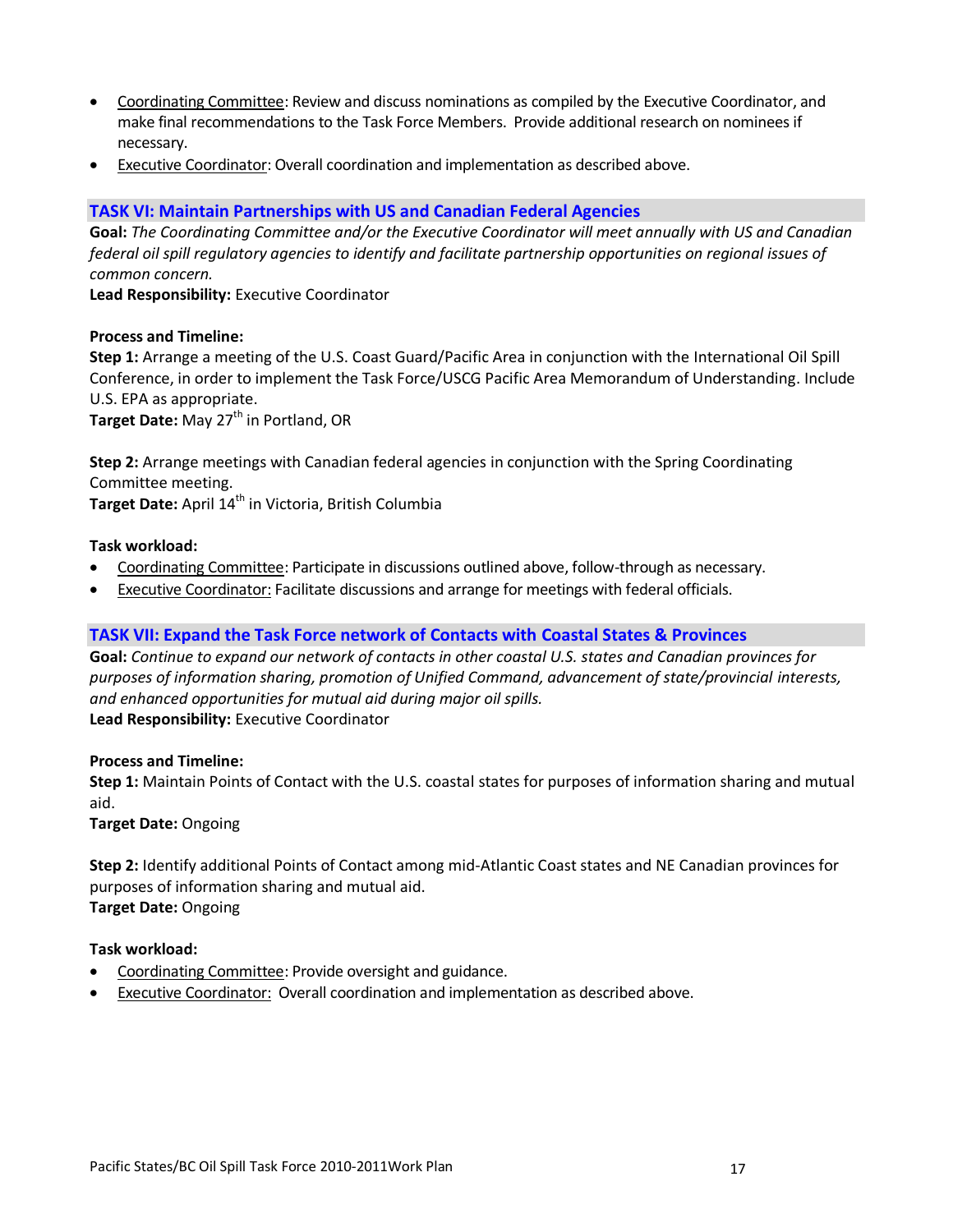## PART B. INTERNAL COMMUNICATIONS

**TASK I: Continuous Improvement of Communications between Member Agencies** 

**Goal:** *Continue to improve communications between Task Force member agencies.* **Lead Responsibility:** The Executive Coordinator and the Coordinating Committee

### **Process and Timeline:**

**Step 1:** The Executive Coordinator will provide a compilation of news clippings to the Coordinating Committee and other agency contacts in order to share information on key events and initiatives that may affect Task Force member agencies.

**Target Date:** Ongoing

**Step 2:** Exchange information on member agency initiatives and activities, including training opportunities. Encourage member agencies to share staff expertise according to the procedures established in Section 2.0 of the 1993 Mutual Aid Plan.

**Target Date:** Ongoing

**Step 3:** Maintain a current Contact List of Task Force Members and Coordinating Committee members. Points of Contact will be assigned by each agency to the Tasks and Topics of Concern noted in this Work Plan and posted on our website annually.

**Target Date:** Update as needed

**Step 4:** Produce a Midterm Status Report to Task Force Members on the progress of Annual Work Plan projects and other current activities. Highlight important emerging issues as appropriate. **Target Date:** April 2011

**Step 5:** Use methods of electronic communication such as phone, email, or video-conferencing to supplement or replace travel to meetings.

**Target Date:** Ongoing, as resources allow

**Step 6:** Maintain a contact list for key stakeholders. Periodically circulate the list for Coordinating Committee review.

**Target Date:** Ongoing maintenance; list circulated periodically for review

**Step 7:** The Coordinating Committee will meet for purposes of information exchange and Task Force administration, rotating meeting locations among member jurisdictions.

## **Target Dates and Locations:**

- o October 7, 2010: Honolulu, Hawaii in conjunction with the Annual Meeting
- o January 12 & 14, 2011: by conference call
- o April 13-14, 2011: in Victoria, British Columbia
- o June 21 & 23, 2011: by conference call
- $\circ$  Fall meeting to be held in conjunction with the 2011 Annual Meeting in Alaska in August

**Step 8:** The Task Force Members will evaluate membership expansion proposals in response to any request to do so by any current Member.

**Target Date:** As needed

#### **Task Workload:**

Each Agency: Share staff expertise and support Coordinating Committee member's involvement.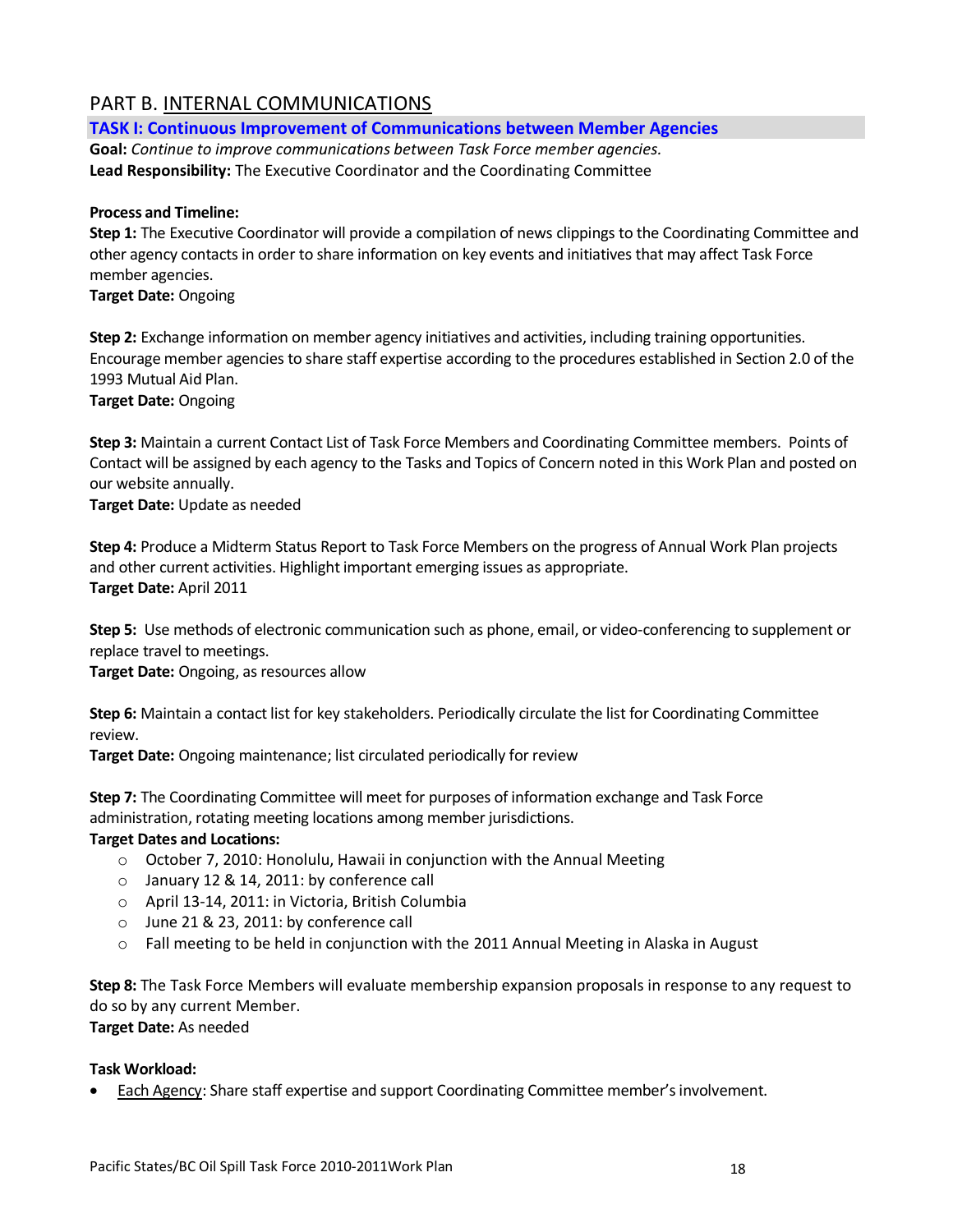- Coordinating Committee: Facilitate ongoing information exchange among member agencies; review and update the Contact List and Staff Directory as requested. Encourage the exchange of staff among agencies. Participate in Coordinating Committee meetings. Interpret the work of the Task Force to agency program staff and interpret their program staff needs to the Task Force as appropriate. Member agency spill program staff should communicate regional or U.S./Canadian Transboundary information of concern through their Coordinating Committee member.
- Executive Coordinator: Overall coordination and implementation as described above.

## C. PLANNING

#### **TASK I: Develop the 2011-2012 Annual Work Plan**

**Goal:** *Develop the 2010-2011 Annual Work Plan pursuant to the mission, goals, objectives, and tasks outlined in the 2009-2012 Strategic Plan*

**Lead Responsibility:** The Executive Coordinator

#### **Process and Timeline:**

**Step 1:** The Executive Coordinator will provide the Coordinating Committee with an outline of possible tasks to be addressed under each objective from the Strategic Plan. These tasks may include ongoing tasks, tasks necessary to follow-up and implement projects from the prior year, and new tasks, either as identified in the 2009-2012 Strategic Plan or as have been identified as a result of spill incidents or other circumstances. The Executive Coordinator will facilitate discussion by the Coordinating Committee regarding these options towards an initial consensus on what they wish to accomplish for the coming year. **Target Date:** Spring 2011 Quarterly Meeting

**Step 2:** That consensus will then be put into the standard Annual Work Plan (AWP) format for their review and comment. That format will include an outline of the work expectations of each member agency and the Executive Coordinator, as well as a draft timeline that provides an overview of how these tasks will be accomplished during the work-year. **Target Date**: June, 2011

**Step 3**: Once the Coordinating Committee has approved a draft AWP, the Executive Coordinator will ask them to review it with their Task Force Members in order to seek their input and approval. The Executive Coordinator will also work with the Coordinating Committee to identify Points of Contact within their agencies for each project or Topic of Concern. Include a decision to extend the current Strategic Plan one year to 2013. **Target Date**: July - August, 2011

**Step 4**: The final draft AWP will then be adopted by the Task Force Members through signatures on the Statement of Authority Page. **Target Date**: August, 2011

**Step 5**: The Executive Coordinator will post the final AWP on the Task Force web site, and send copies with the Annual Report to the Governors and the Premier. **Target Date**: Following adoption

- Each Agency: Participate in discussions and reviews of iterative drafts, providing feedback and guidance.
- Coordinating Committee: Provide leadership within their agencies to gather feedback and comments, and ensure that their Task Force Members' views and comments are communicated.
- Executive Coordinator: Overall coordination and implementation.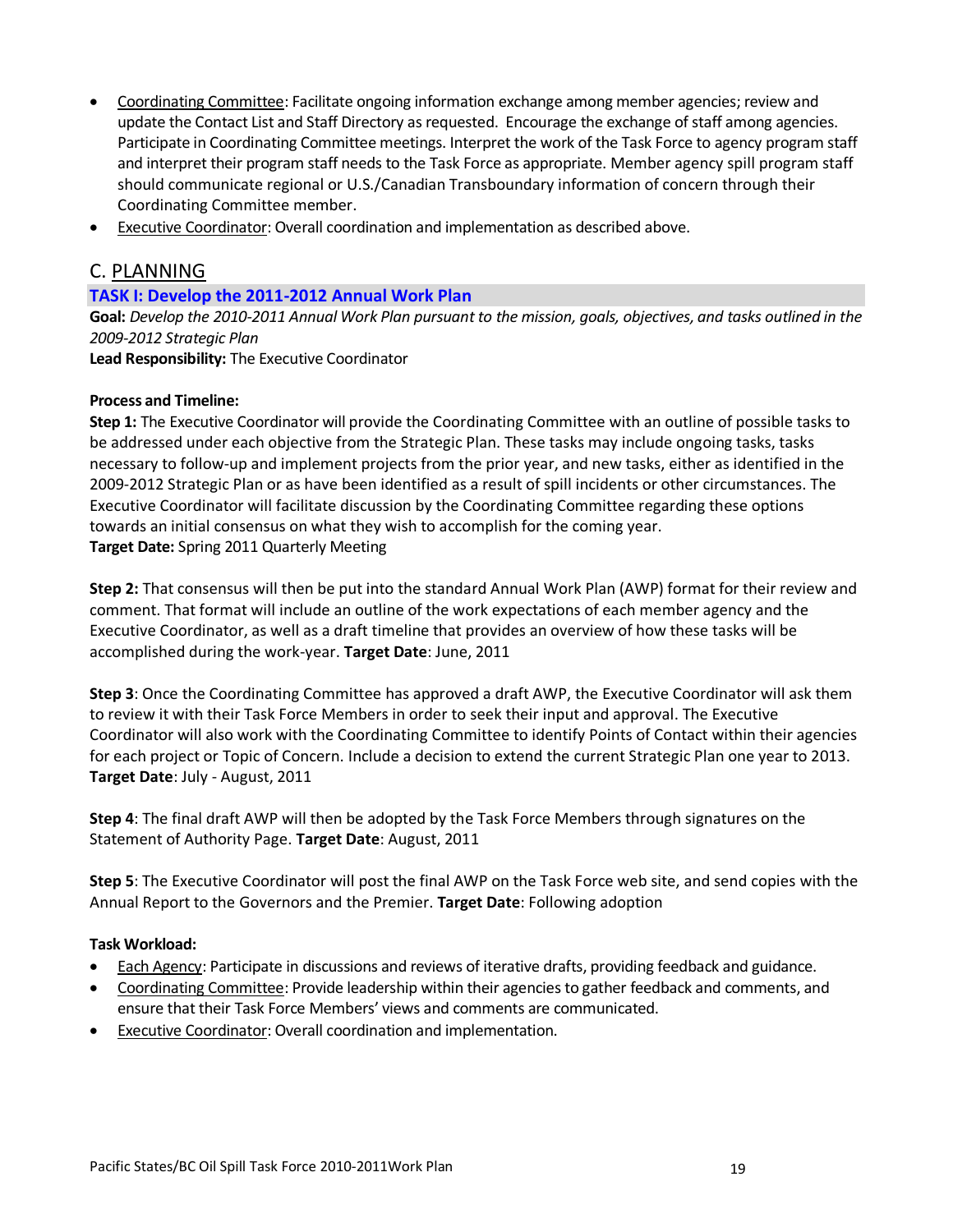## **ATTACHMENT A**

## **LONG TERM VISION STATEMENT**

No Spilled Oil

## *MISSION STATEMENT*

The mission of the Oil Spill Task Force is to strengthen State and Provincial abilities to prevent, prepare for, and respond to oil spills.

## **ONGOING GOALS**

Prevent spills that impact natural resources in our member jurisdictions, both large spills with significant impacts and chronic small spills with cumulative impacts.

Facilitate communication among member agencies in order to promote policy uniformity and consistency, improve prevention, preparedness, response, and recovery capabilities, and maximize efficiency of effort by sharing ideas and "products";

Clarify the roles and responsibilities of state and provincial agencies with regard to federal agencies in order to reduce regulatory gaps and overlaps while avoiding potential conflicts;

Advocate in national and international arenas on issues of common concern, building respect through credibility, clarity of purpose, and collaboration;

Serve as a catalyst for improvements by working cooperatively with federal agencies, other states and provinces, industry, response contractors, public interest groups, and concerned citizens to create opportunities for policy and technology breakthroughs;

Educate the public and stakeholders on the impacts of oil spills and issues relating to spill prevention, preparedness, response, and restoration;

Identify emerging trends in oil transportation, production, and storage in order to assist member agencies with their strategic planning; and

Serve as a model of proactive regional cooperation and coordination.

## **OBJECTIVES**

**Spill Prevention:** To prevent oil spills from a variety of sources, including vessels, pipelines, facilities, vehicles, and railroads.

**Spill Preparedness and Response:** To enhance oil spill preparedness and response capabilities throughout our region.

**Communications:** To continuously improve communications within the Task Force as well as with key stakeholders and the general public, and to maintain a high level of public and stakeholder involvement in Task Force activities.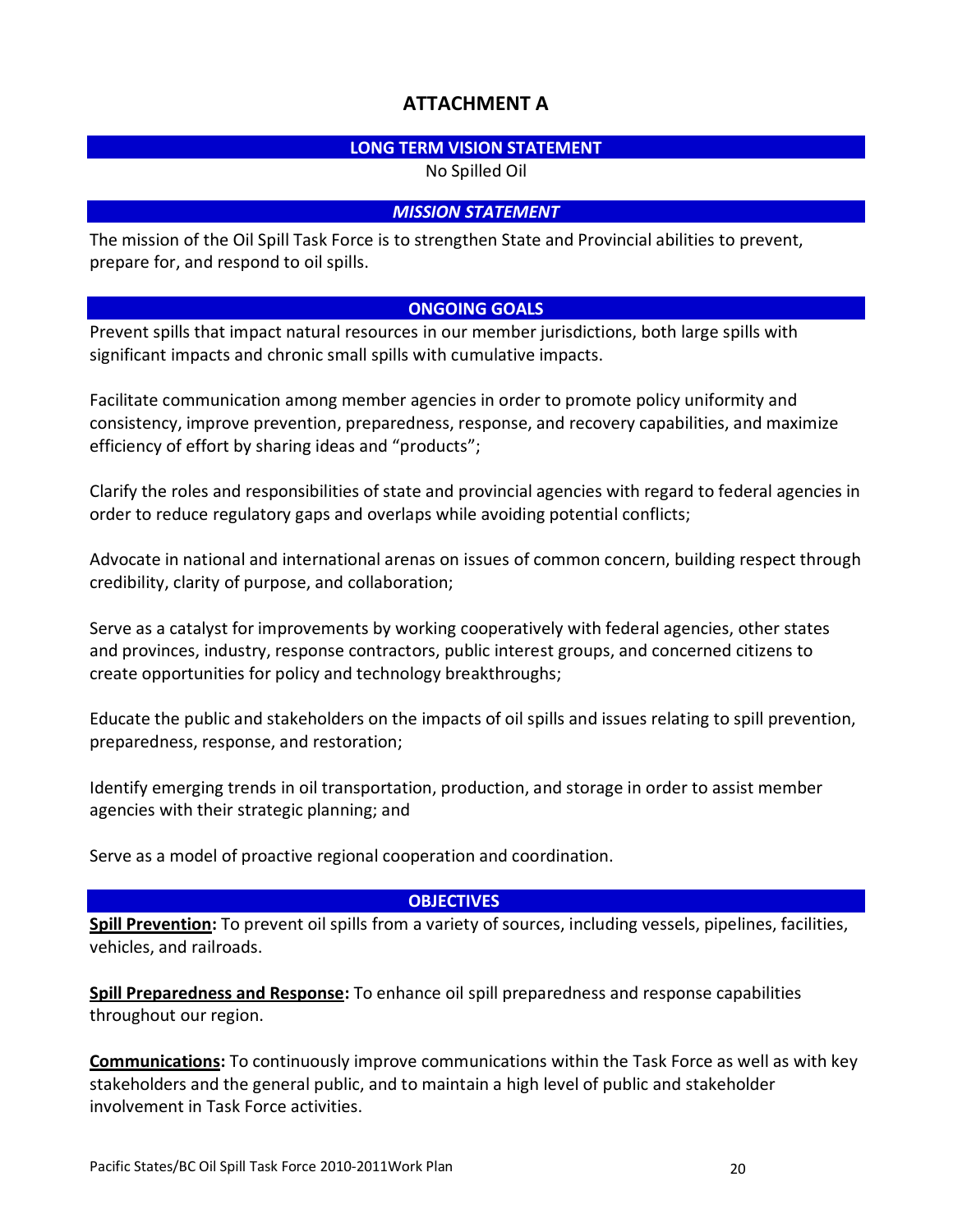## **ATTACHMENT B KEY TASK FORCE PERSONNEL**

## **Task Force Members**

- Stephen Edinger (2008-2010) Administrator, Office of Spill Prevention and Response, California Department of Fish and Game
- Larry Hartig (2007-2010) Commissioner, Alaska Department of Environmental Conservation Doug Konkin (2009-2010)
	- Deputy Minister, British Columbia Ministry of Environment
- Laurence Lau (2003-2010) Deputy Director for Environmental Health, Hawaii Department of Health Dale Jensen (2010)
	- Spills Program Manager, Washington Department of Ecology
- Dick Pedersen (2007-2010) Director, Oregon Department of Environmental Quality

## **Coordinating Committee Members**

- Larry Dietrick (1999 -2010); Alternates: Robert Mattson and Betty Schorr Alaska Department of Environmental Conservation
- Graham Knox (2006-2010) British Columbia Ministry of Environment
- Curtis Martin (2001-2010) Office of Hazard Evaluation and Emergency Response
- Jon Neel (1989-1998, 2005-2010) Washington Department of Ecology
- Scott Schaefer (2009-2010) Office of Spill Prevention and Response, California Department of Fish and Game
- Mike Zollitsch (1997-2010) Oregon Department of Environmental Quality

## **Executive Coordinator**

Jean Cameron (1993-2010) Pacific States/British Columbia Oil Spill Task Force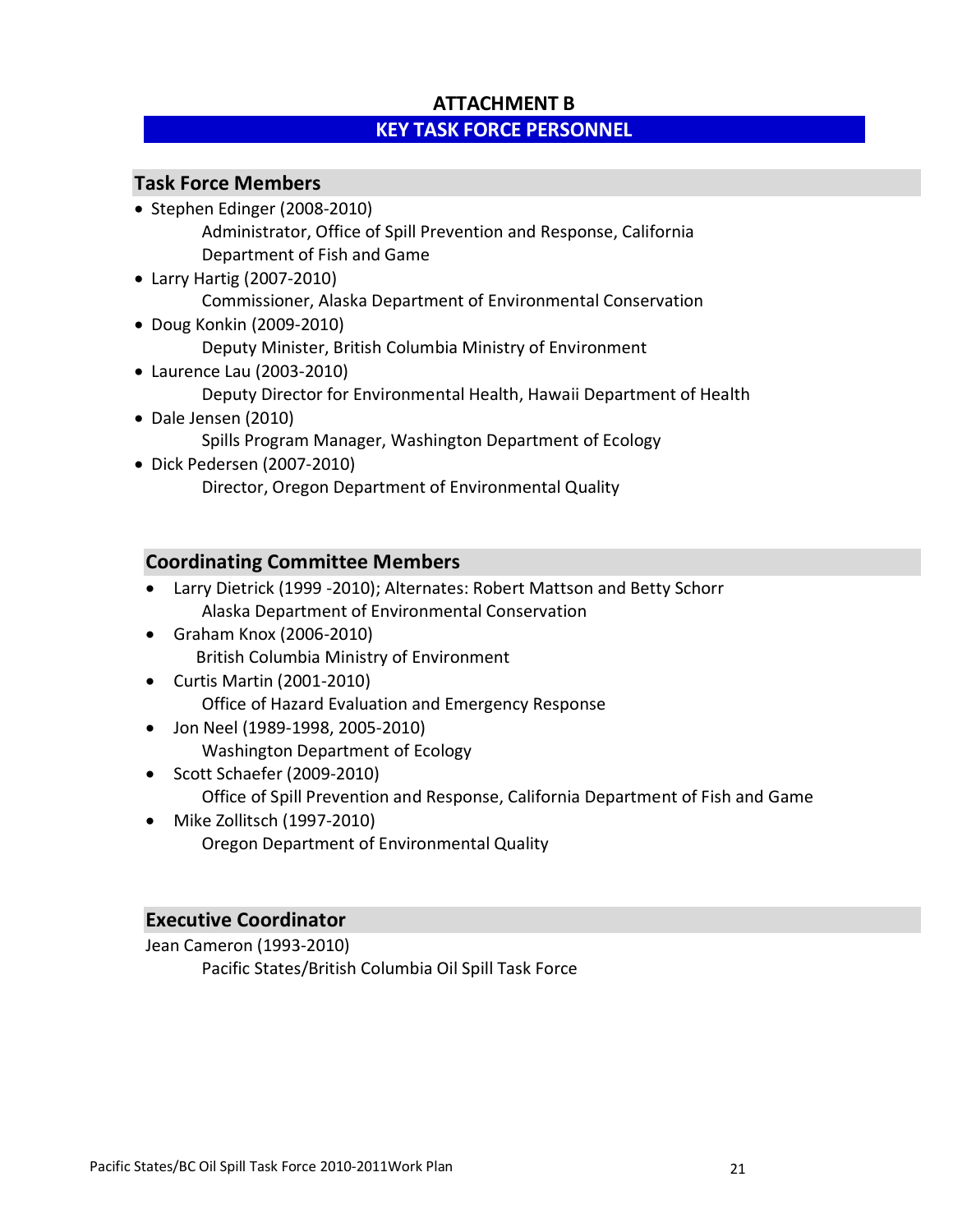## **Attachment C**

## **Task Force Member Agency Points of Contact For 2010 - 2011 Annual Workplan Projects & Topics of Concern**

# **I. A. Spill Prevention Projects**

| <b>PROJECT</b>       | <b>ALASKA</b>        | <b>BC</b>           | <b>WASHINGTON</b>  | <b>OREGON</b>      | <b>CALIFORNIA</b>         | <b>HAWAII</b>        |
|----------------------|----------------------|---------------------|--------------------|--------------------|---------------------------|----------------------|
| <b>Database</b>      | Camille Stephens     | Laurie Boyle        | Jack Barfield      | Mike Zollitsch     | Cathy Conway              | Marsha Graf          |
|                      | 907-465-5242         | (250)387-8319       | 360-407-7483       | 503-229-6931       | cconway@ospr.dfg.ca.gov   | 808-586-4249         |
|                      | camille.stephens@al  | Laurie.Boyle@gov.bc | jacb461@ecy.wa.gov | ZOLLITSCH.Michael  | 916-341-6957              | marsha.mealey@doh.   |
|                      | aska.gov             | $\underline{ca}$    |                    | J@ deq.state.or.us | Damon Williams            | hawaii.gov           |
|                      |                      |                     |                    |                    | 916-322-1908              |                      |
|                      |                      |                     |                    |                    | dwilliams@ospr.dfg.ca.gov |                      |
| <b>WCOVTRM</b>       | <b>Betty Schorr</b>  | D'Arcy Sego         | Jon Neel           | Mike Zollitsch     | <b>Rick Holly</b>         | <b>Curtis Martin</b> |
| 2008                 | 907-271-4389         | (250) 387-6789      | 360-407-6905       | (see above)        | 707-864-4902              | 808-586-4249         |
| Recommen-            | Betty.schorr@alaska  | D'Arcy.Sego@gov.bc. | Jnee461@ecy.wa.gov |                    | Rholly@ospr.dfg.ca.gov    | clarence.martin@doh  |
| dations              | .gov                 | ca                  |                    |                    |                           | .hawaii.gov          |
| <b>Develop</b>       | Sam Saengsudham,     | <b>Graham Knox</b>  | Kelli Gustaf       | Mike Zollitsch     | Dave Blurton              | <b>Curtis Martin</b> |
| <b>Pipeline</b>      | 907-269-3078         | 250-356-8383        | (425) 649-7194     | (see above)        | 916-864-4975              | (see above)          |
| <b>Regulations</b>   | Sam.Saengsudham      | Graham.Knox@gov.    | Kgus461@ecy.wa.gov |                    | dblurton@ospr.dfg.ca.gov  |                      |
| <b>Table</b>         | @alaska.gov          | bc.ca               |                    |                    |                           |                      |
| <b>Best Industry</b> | Larry Dietrick       | Graham Knox         | Chip Boothe        | Mike Zollitsch     | Scott Schaefer            | <b>Curtis Martin</b> |
| <b>Practices</b>     | 907-465-5255         | (see above)         | 360-407-7465       | (see above)        | 916-445-9326              | (see above)          |
|                      | Larry.dietrick@alask |                     | cboo461@ecy.wa.gov |                    | sschaefer@ospr.dfg.ca.gov |                      |
|                      | a.gov                |                     |                    |                    |                           |                      |
| <b>POSPET</b>        | <b>Gary Folley</b>   | Laurie Boyle        | Mary-Ellen Voss    | Don Pettit         | <b>Robert Hughes</b>      | <b>Curtis Martin</b> |
|                      | 907-262-5210         | (see above)         | 360-407-7211       | 503-229-5373       | 916-323-6286              | (see above)          |
|                      | Gary.folley@alaska.  |                     | mevo461@ecy.wa.    | pettit.don@deq.    | rhughes@ospr.dfg.ca.gov   |                      |
|                      | gov.                 |                     | gov                | state.or.us        |                           |                      |
| <b>Monitor DH</b>    | <b>Betty Schorr</b>  | D'Arcy Sego         | Laura Stratton     | Mike Zollitsch     | <b>Ted Mar</b>            | <b>Curtis Martin</b> |
| status of WC         | (see above)          | (see above)         | 360-407-7485       | (see above)        | 916-323-6281              | (see above)          |
| tank vessels         |                      |                     | lstr461@ecy.wa.gov |                    | tmar@ospr.dfg.ca.gov      |                      |
|                      |                      |                     |                    |                    |                           |                      |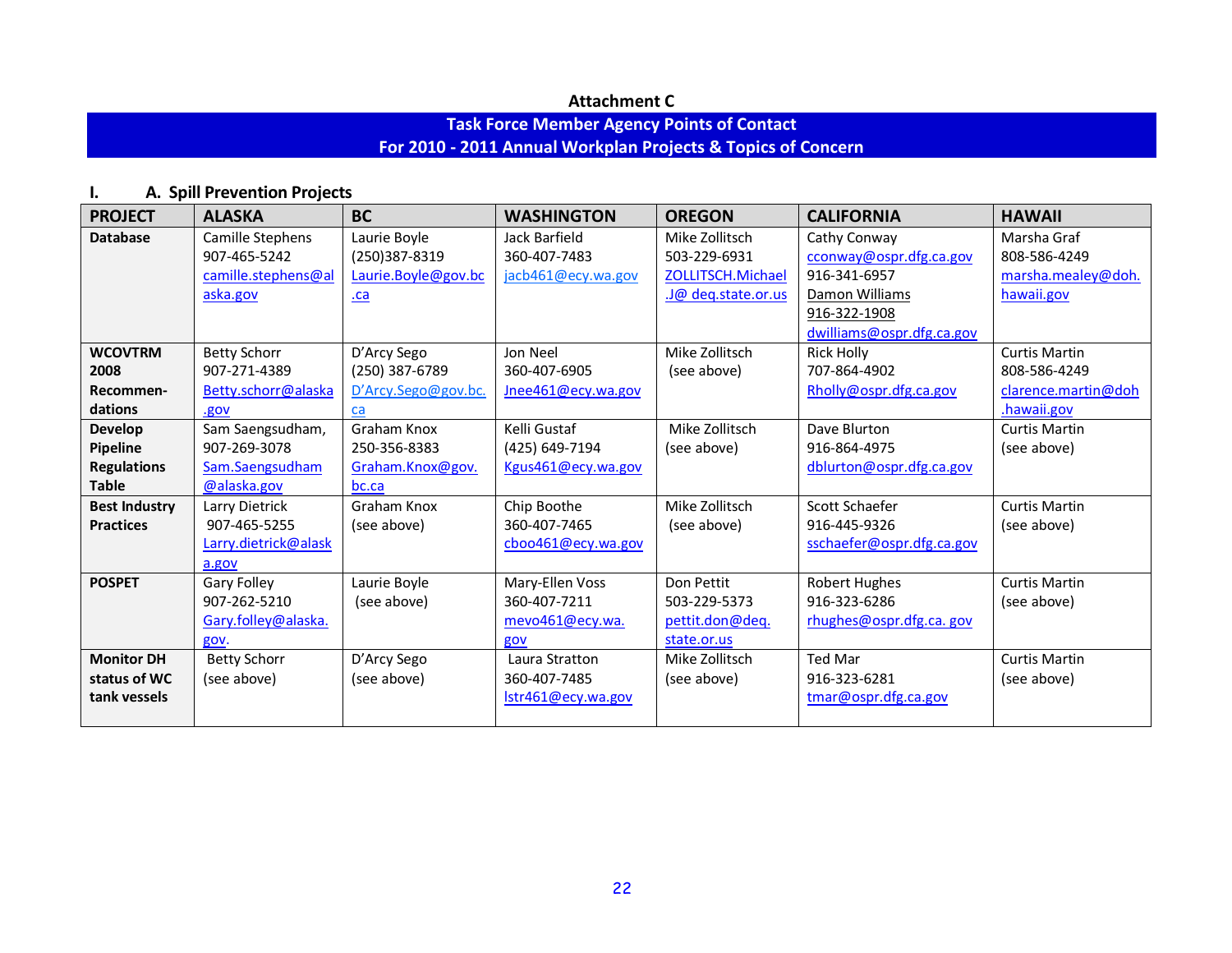## **I. B. Spill Prevention Topics of Concern**

| <b>TOPIC</b>            | <b>ALASKA</b>           | <b>BC</b>    | <b>WASHINGTON</b>      | <b>OREGON</b>      | <b>CALIFORNIA</b>       | <b>HAWAII</b>        |
|-------------------------|-------------------------|--------------|------------------------|--------------------|-------------------------|----------------------|
|                         | Rob Edwardson           | Laurie Boyle | Norm Davis             | Mike Zollitsch     | <b>Ted Mar</b>          | <b>Curtis Martin</b> |
| <b>Cruise Ship</b>      | 907-465-5312            | (see above)  | 206-389-2438           | (see above)        | (see above)             | (see above)          |
| <b>Operations</b>       | Rob.edwardson@alaska.   |              | ndav461@ecy.wa.gov     |                    |                         |                      |
|                         | gov                     |              |                        |                    |                         |                      |
| <b>NPDES for vessel</b> | Rob Edwardson           | Graham Knox  | Chip Boothe            | $N/A$ – EPA Region | Ted Mar                 | <b>Curtis Martin</b> |
| wastewater              | (see above)             | (see above)  | (see above)            | 10                 | (see above)             | (see above)          |
| discharges              |                         |              |                        |                    |                         |                      |
| <b>Sunken Vessel</b>    | Scot Tiernan            | Graham Knox  | Dave Byers             | Mike Zollitsch     | Ted Mar                 | <b>Curtis Martin</b> |
| <b>Spill Risks</b>      | 970-465-5378            | (see above)  | 360-407-6974           | (see above)        | (see above)             | (see above)          |
|                         | Scot.tiernan@alaska.gov |              | dbye461@ecy.wa.gov     |                    |                         |                      |
| <b>Waste Oil</b>        | <b>Bob Mattson</b>      | D'Arcy Sego  | Chip Boothe            | Mike Zollitsch     | Ted Mar                 | <b>Curtis Martin</b> |
| <b>Dumping</b>          | 907-465-5349            | (see above)  | (see above)            | (see above)        | (see above)             | (see above)          |
|                         | Bob.mattson@alaska.gov  |              |                        |                    |                         |                      |
| <b>Oil Transfer</b>     | John Kotula             | Graham Knox  | Chip Boothe            | Mike Zollitsch     | Joy Lavin-Jones         | <b>Curtis Martin</b> |
| <b>Regulations</b>      | 907-835-3037            | (see above)  | (see above)            | (see above)        | 916-327-0910            | (see above)          |
|                         | John.Kotula@alaska.gov  |              |                        |                    | Jlavinj@ospr.dfg.ca.gov |                      |
| <b>Railroad and</b>     | Larry Iwamoto           | Laurie Boyle | Jason Reichart         | Mike Zollitsch     | Scott Schaefer          | <b>Curtis Martin</b> |
| truck spills            | 907-269-7683            | (see above)  | (360) 407-7390         | (see above)        | (see above)             | (see above)          |
|                         | larry.iwamoto@alaska.   |              | jare461@ecy.wa.gov     |                    |                         |                      |
|                         | gov                     |              |                        |                    |                         |                      |
| <b>Salvage</b>          | <b>Scot Tiernan</b>     | Graham Knox  | <b>Bob Troyer</b>      | Mike Zollitsch     | Scott Schaefer          | <b>Curtis Martin</b> |
| <b>Capabilities and</b> | (see above)             | (see above)  | 360-6904783            | (see above)        | (see above)             | (see above)          |
| <b>Regulations</b>      |                         |              | btro461@ecy.wa.gov     |                    |                         |                      |
| LNG shipping &          | John Kotula             | Graham Knox  | <b>Bob Troyer</b>      | Mike Zollitsch     | <b>Ted Mar</b>          | <b>Curtis Martin</b> |
| terminal                | (see above)             | (see above)  | (see above)            | (see above)        | (see above)             | (see above)          |
| operations              |                         |              |                        |                    |                         |                      |
| <b>Tug Escort</b>       | John Kotula             | Graham Knox  | Jon Neel & Chip Boothe | N/A                | Joy Lavin-Jones         | <b>Curtis Martin</b> |
| <b>Requirements</b>     | (see above)             | (see above)  | (see above)            |                    | (see above)             | (see above)          |
|                         |                         |              |                        |                    |                         |                      |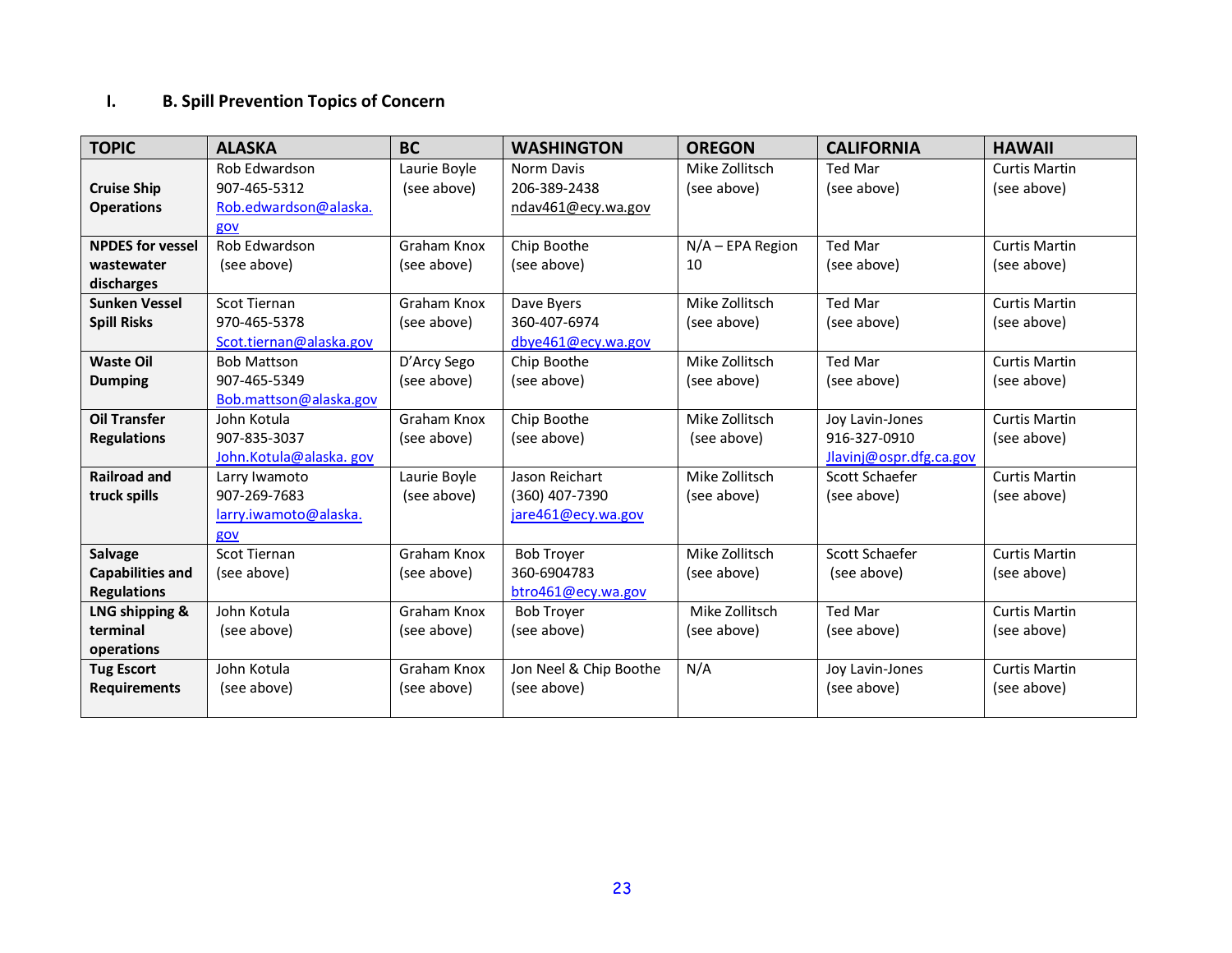# **I. B. Spill Prevention Topics of Concern - continued:**

| <b>TOPIC</b>            | <b>ALASKA</b>       | <b>BC</b>   | <b>WASHINGTON</b>   | <b>OREGON</b>   | <b>CALIFORNIA</b>     | <b>HAWAII</b>        |
|-------------------------|---------------------|-------------|---------------------|-----------------|-----------------------|----------------------|
| <b>Towing vessel</b>    | John Kotula         | N/A         | Norm Davis          | Mike Zollitsch  | Joy Lavin-Jones       | <b>Curtis Martin</b> |
| inspection              | (see above)         |             | (see above)         | (see above)     | (see above)           | (see above)          |
| regulations             |                     |             |                     |                 |                       |                      |
| <b>Green Ports</b>      | <b>Gary Folley</b>  | Graham Knox | Diane Butorac       | Pete Dalke      | Scott Schaefer        | Curtis Martin        |
|                         | (see above)         | (see above) | $(360)407 - 6238$   | 503-229-5588    | (see above)           | (see above)          |
|                         |                     |             | dbut461@ecy.wa.gov  | dalke.pete@deq. |                       |                      |
|                         |                     |             |                     | state.or.us     |                       |                      |
| <b>Ballast water</b>    | John Kotula         | Graham Knox | Chip Boothe         | Rian Hooff      | <b>Steve Foss</b>     | <b>Curtis Martin</b> |
| regulations             | (see above)         | (see above) | (see above)         | 503-229-6868    | 916-341-6958          | (see above)          |
|                         |                     |             |                     | hooff.rian@     | sfoss@ospr.dfg.ca.gov |                      |
|                         |                     |             |                     | deg.state.or.us |                       |                      |
| Federal                 | Larry Dietrick      | Graham Knox | Jon Neel            | Mike Zollitsch  | Steve Sawyer          | <b>Curtis Martin</b> |
| Preemption              | (see above)         | (see above) | (see above)         | (see above)     | (916)324-9812         | (see above)          |
| <b>Issues</b>           |                     |             |                     |                 | ssawyer@ospr.dfg.ca.  |                      |
|                         |                     |             |                     |                 | gov                   |                      |
| <b>Spill Prevention</b> | <b>Betty Schorr</b> | Graham Knox | Mike Lynch          | Mike Zollitsch  | Ted Mar               | <b>Curtis Martin</b> |
| <b>Lessons Learned</b>  | (see above)         | (see above) | (360)407-7482       | (see above)     | (see above)           | (see above)          |
|                         |                     |             | mily461@ecy.wa.gov. |                 |                       |                      |
| <b>Vessel traffic</b>   | <b>Bob Mattson</b>  | Graham Knox | Chip Boothe         | Mike Zollitsch  | <b>Rick Holly</b>     | <b>Curtis Martin</b> |
| trends & risks          | (see above)         | (see above) | (see above)         | (see above)     | (see above)           | (see above)          |
|                         |                     |             |                     |                 |                       |                      |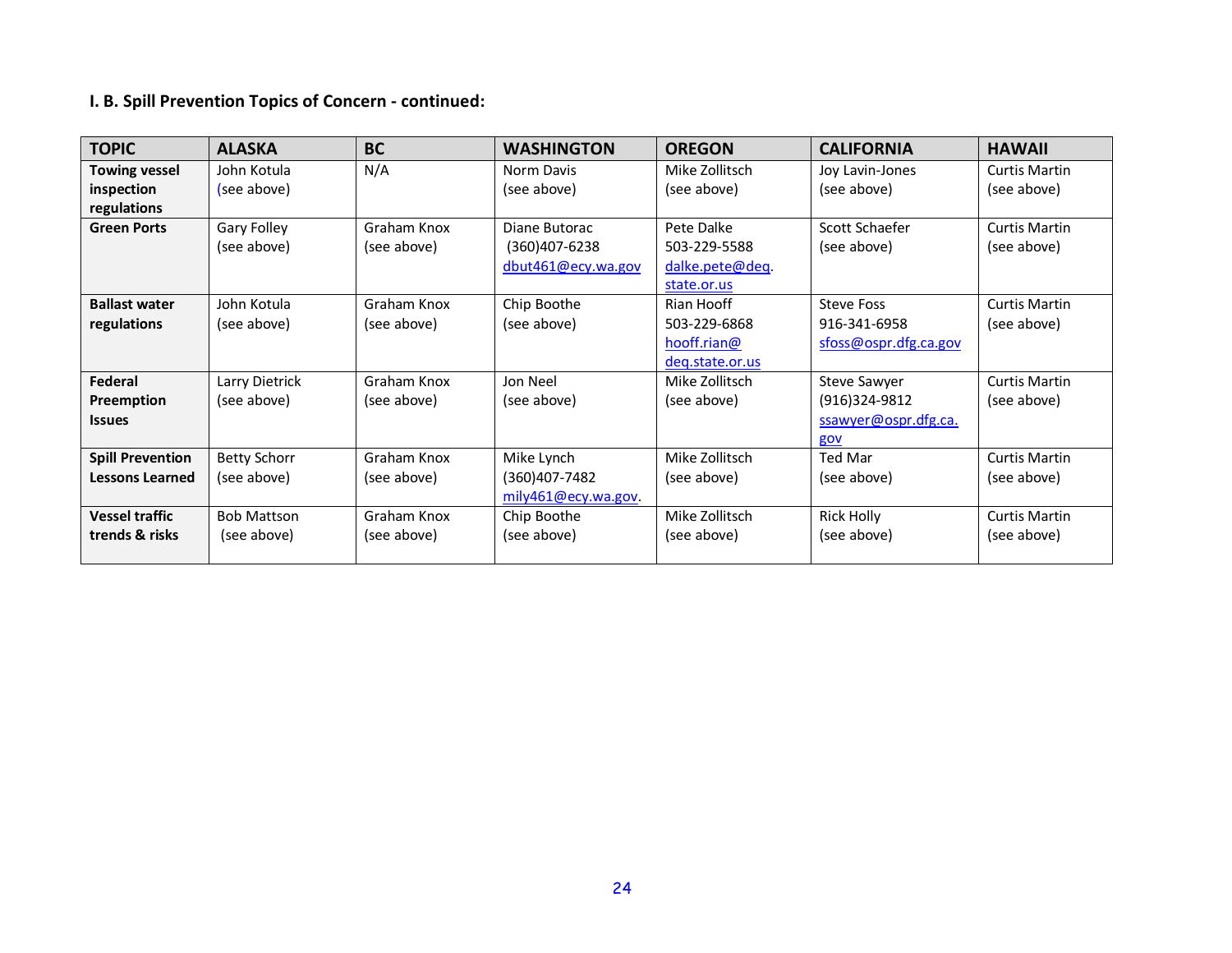## **II. A. Spill Preparedness and Response Projects**

| <b>TASK</b>                    | <b>ALASKA</b>         | <b>BC</b>    | <b>WASHINGTON</b>   | <b>OREGON</b>          | <b>CALIFORNIA</b>   | <b>HAWAII</b>        |
|--------------------------------|-----------------------|--------------|---------------------|------------------------|---------------------|----------------------|
| <b>Review U.S./CN</b>          | Bob Mattson,          | Graham Knox  | Dave Byers          | Mike Zollitsch         | Mike Sowby          | <b>Curtis Martin</b> |
| <b>Transboundary Issues</b>    | (see above)           | (see above)  | (see above)         | (see above)            | 916-324-7629        | (see above)          |
|                                |                       |              |                     |                        | msowby@ospr.        |                      |
|                                |                       |              |                     |                        | dfg.ca.gov          |                      |
| Increase U.S. Limits of        | Cheri Lowenstein      | N/A          | Nhi Hoang           | Mike Zollitsch         | <b>Steve Sawyer</b> | <b>Curtis Martin</b> |
| Liability                      | 907-465-5270          |              | 360-407-7514        | (see above)            | (see above)         | (see above)          |
|                                | Cheri.lowenstein@     |              | nhoa461@ecy.wa.gov  |                        |                     |                      |
|                                | alaska.gov            |              |                     |                        |                     |                      |
| <b>Track ICS changes and</b>   | Larry Iwamoto         | D'Arcy Sego  | Elin Storey         | Mike Zollitsch         | Chris Klumpp        | <b>Curtis Martin</b> |
| applications                   | 907-269-7683          | (see above)  | 425-649-7111        | (see above)            | 916-322-1195        | (see above)          |
|                                | larry.iwamoto@alaska. |              | eabr461@ecy.wa.gov  |                        | cklumpp@ospr.       |                      |
|                                | gov                   |              |                     |                        | dfg.ca.gov          |                      |
| <b>Update the IVRP &amp;</b>   | <b>Betty Schorr</b>   | Graham Knox  | Linda Pilkey-Jarvis | Scott Smith            | <b>Ted Mar</b>      | <b>Curtis Martin</b> |
| expand to NTVs                 | (see above)           | (see above)  | 360-407-7447        | 503-229-5370           | (see above)         | (see above)          |
|                                |                       |              | pi461@ecy.wa.gov    | Smith.scott@deg.state. |                     |                      |
|                                |                       |              |                     | or.us                  |                     |                      |
| <b>Maintain &amp; Expand</b>   | <b>Gary Folley</b>    | Laurie Boyle | Mary-Ellen Voss     | Mike Zollitsch         | Scott Schaefer      | <b>Curtis Martin</b> |
| <b>OILS-911</b>                | (see above)           | (see above)  | (see above)         | (see above)            | (see above)         | (see above)          |
| <b>Mutual Aid issues &amp;</b> | Larry Iwamoto         | Graham Knox  | Dave Byers          | Mike Zollitsch         | Scott Schaefer      | <b>Curtis Martin</b> |
| updates                        | (see above)           | (see above)  | (see above)         | (see above)            | (see above)         | (see above)          |
|                                |                       |              |                     |                        |                     |                      |
| <b>Track and provide</b>       | Dianne Munson         | Laurie Boyle | Myola Martinez      | Don Pettit             | Judd Muskat         | <b>Curtis Martin</b> |
| input to Oil Spill R&D         | (907) 269-3080        | (see above)  | 360-407-6514        | (see above)            | 916-324-3411        | (see above)          |
| projects                       | Dianne.munson@alaska  |              | Myma461@ecy.wa.gov  |                        | imuskat@opsr.dfg.c  |                      |
|                                | .gov                  |              |                     |                        | a.gov               |                      |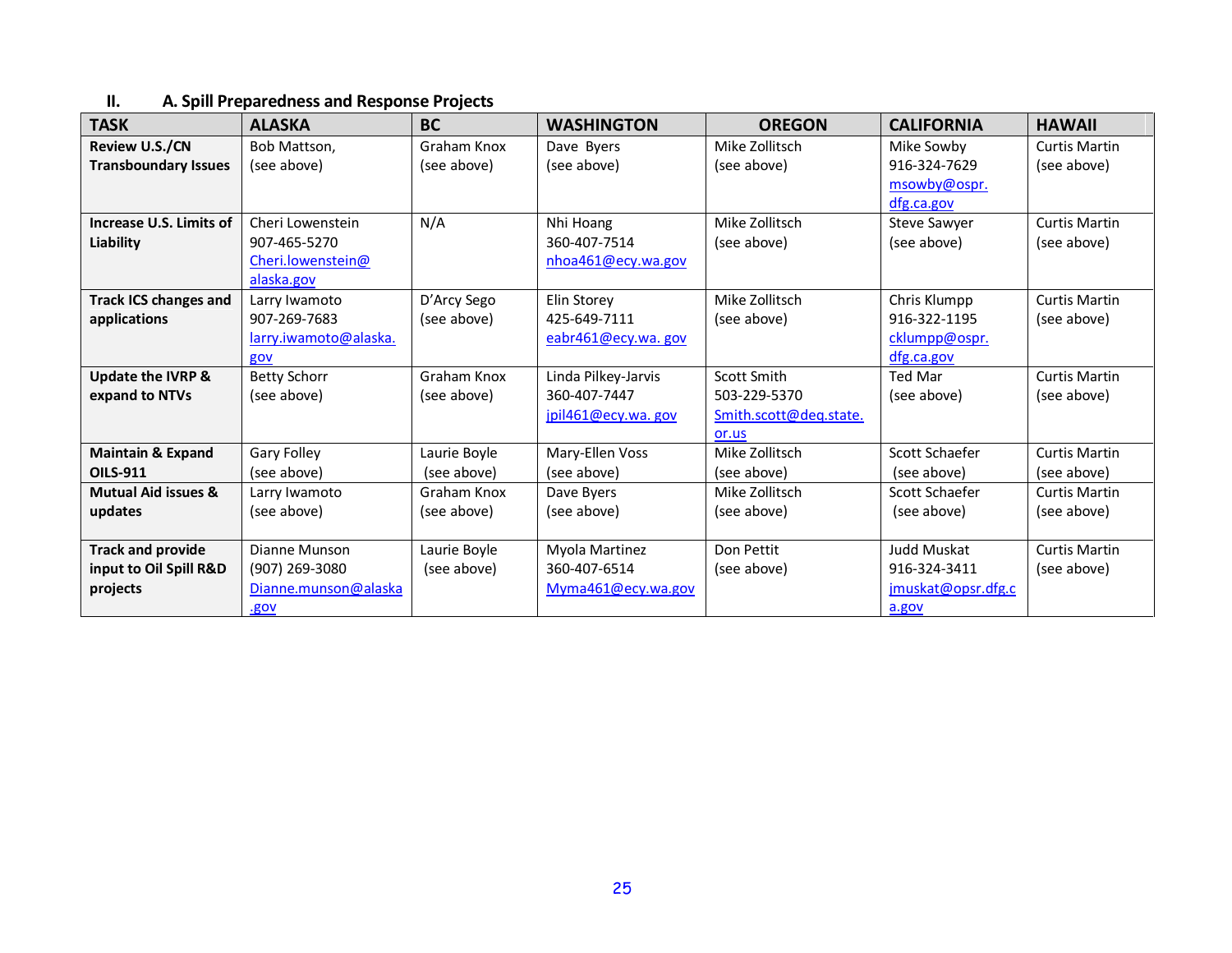| <b>TOPIC</b>              | <b>ALASKA</b>           | <b>BC</b>   | <b>WASHINGTON</b>   | <b>OREGON</b>  | <b>CALIFORNIA</b>            | <b>HAWAII</b>        |
|---------------------------|-------------------------|-------------|---------------------|----------------|------------------------------|----------------------|
| <b>Volunteer Planning</b> | Larry Iwamoto           | D'Arcy Sego | Dave Byers          | Don Pettit     | Cindy Murphy                 | <b>Curtis Martin</b> |
| & Management              | (see above)             | (see above) | (see above)         | (see above)    | 916-324-6250                 | (see above)          |
|                           |                         |             |                     |                | cmurphy@ospr.dfg.ca.g        |                      |
|                           |                         |             |                     |                | OV                           |                      |
| <b>Drill Programs</b>     | John Kotula             | Graham Knox | Elin Storey         | Scott Smith    | Scott Schaefer               | <b>Curtis Martin</b> |
|                           | (see above)             | (see above) | 425-649-7111        | (see above)    | (see above)                  | (see above)          |
|                           |                         |             | eabr461@ecy.wa.gov  |                |                              |                      |
| <b>Applied Response</b>   | <b>Bob Mattson</b>      | Graham Knox | Dave Byers          | Don Pettit     | Yvonne Addassi               | <b>Curtis Martin</b> |
| <b>Technologies &amp;</b> | (see above)             | (see above) | 360-407-6974        | (see above)    | 916-324-7626                 | (see above)          |
| regulations               |                         |             | dbye461@ecy.wa.gov  |                | yaddassi@ospr.dfg.           |                      |
|                           |                         |             |                     |                | ca.gov                       |                      |
| Development of            | Sam Saengsudham         | Graham Knox | Laura Stratton      | Don Pettit     | Ted Mar                      | <b>Curtis Martin</b> |
| <b>BAT/BAP</b>            | 907-269-3078            | (see above) | (see above)         | (see above)    | (see above)                  | (see above)          |
|                           | Sam.saengsudham@        |             |                     |                |                              |                      |
|                           | alaska.gov              |             |                     |                |                              |                      |
| <b>OSRO</b> mergers,      | To be determined        | Graham Knox | Linda Pilkey-Jarvis | Mike Zollitsch | Chris Klumpp                 | <b>Curtis Martin</b> |
| certifications, mutual    |                         | (see above) | 360-407-7447        | (see above)    | (see above)                  | (see above)          |
| aid, and response         |                         |             | jpil461@ecy.wa.gov  |                |                              |                      |
| capabilities              |                         |             |                     |                |                              |                      |
| JIC planning,             | Weld Royal              | Graham Knox | <b>Curt Hart</b>    | William Knight | Carol Singleton              | <b>Curtis Martin</b> |
| training, guidelines      | 907-465-5009;           | (see above) | 360-480-7908        | (see above)    | 916-327-9948                 | (see above)          |
|                           | weld.royal@alaska.gov   |             | char461@ecy.wa.gov  |                | c.singleton@ospr.dfg.ca.     |                      |
|                           |                         |             |                     |                | gov                          |                      |
| <b>NRDA</b>               | Dale Gardner            | Graham Knox | Rebecca Post        | Don Pettit     | Julie Yamamoto               | <b>Curtis Martin</b> |
|                           | 907-269-7682            | (see above) | 360-407-7114        | (see above)    | 916-327-3196                 | (see above)          |
|                           | Dale.gardner@alaska.gov |             | repo461@ecy.wa.gov  |                | jyamamot@ospr.<br>dfg.ca.gov |                      |
| <b>Coordinated Oiled</b>  | <b>Bob Mattson</b>      | Graham Knox | Sonja Larson        | Jon Germond    | Dr. Mike Ziccardi, Oiled     | <b>Curtis Martin</b> |
| <b>Wildlife Care</b>      | (see above)             | (see above) | 360-407-6682        | ODF&W          | Wildlife Care Network        | (see above)          |
|                           |                         |             | Slar461@ecy.wa.gov  | (503) 947-6088 | 530-752-4167                 |                      |
|                           |                         |             |                     | Jon.p.Germond@ | mhziccardi@ucdavis.edu       |                      |
|                           |                         |             |                     | state.or.us    |                              |                      |
| Seabird & other           | <b>Bob Mattson</b>      | Graham Knox | Rebecca Post        | Don Pettit     | Dr. Mike Ziccardi            | <b>Curtis Martin</b> |
| vulnerable marine         | (see above)             | (see above) | (see above)         | (see above)    | (see above)                  | (see above)          |
| populations               |                         |             |                     |                | Julie Yamamoto               |                      |
|                           |                         |             |                     |                | (see above)                  |                      |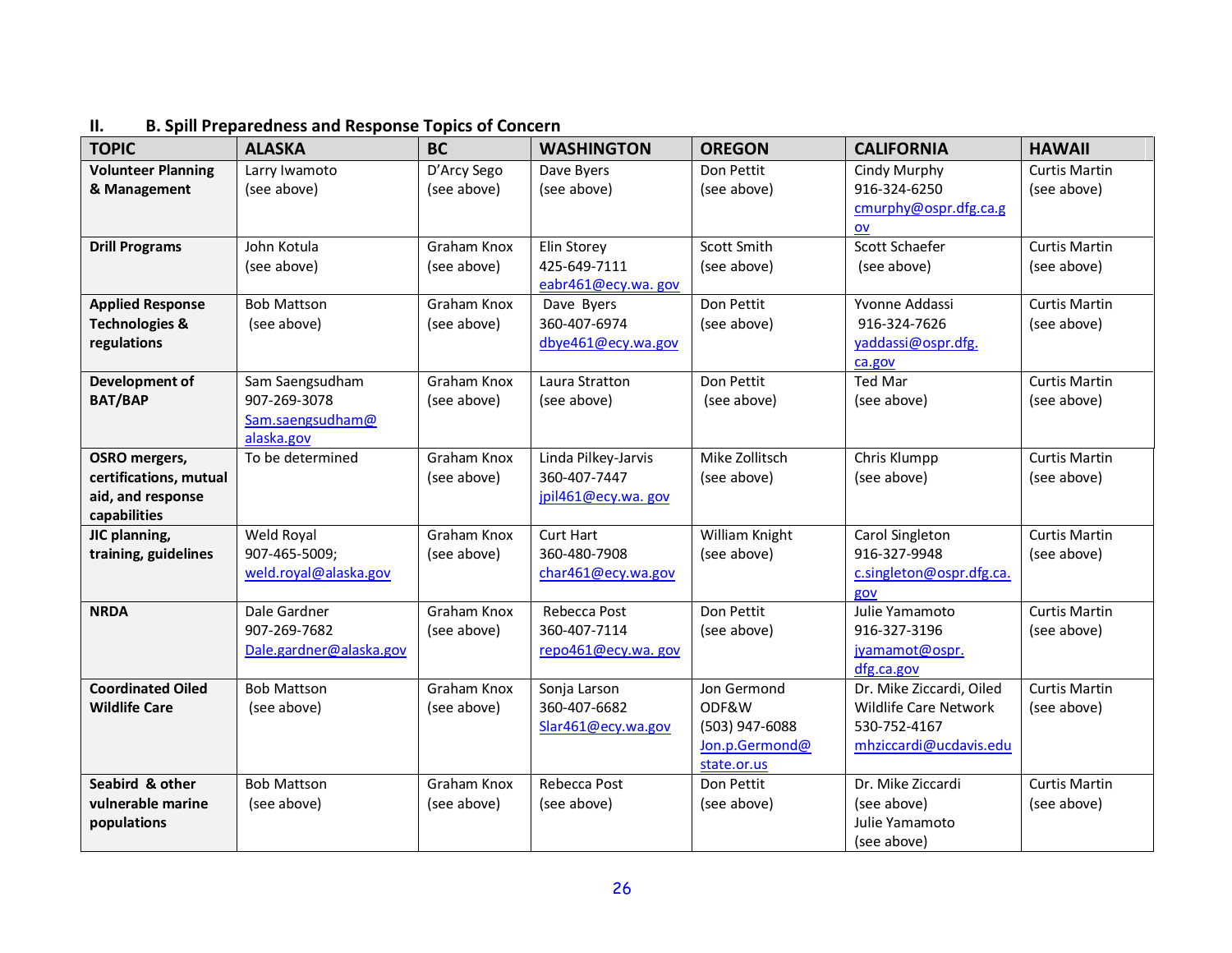# II.**B. Spill Preparedness and Response Topics of Concern, continued:**

| <b>TOPIC</b>                   | <b>ALASKA</b>          | <b>BC</b>   | <b>WASHINGTON</b>   | <b>OREGON</b>  | <b>CALIFORNIA</b>        | <b>HAWAII</b>        |
|--------------------------------|------------------------|-------------|---------------------|----------------|--------------------------|----------------------|
| <b>Remote sensing &amp;</b>    | John Engles            | Graham Knox | Dave Byers          | Mike Zollitsch | Judd Muskat              | <b>Curtis Martin</b> |
| <b>RADARSAT &amp;</b>          | 907-835-4698           | (see above) | (see above)         | (see above)    | 916-324-3411             | (see above)          |
| Develop 24/7                   | john.engles@alaska.gov |             |                     |                | jmuskat@ospr.dfg.ca. gov |                      |
| response capabilities          |                        |             |                     |                |                          |                      |
| Preparedness -                 | Larry Iwamoto          | Graham Knox | John Butler         | Mike Zollitsch | Chris Klumpp             | <b>Curtis Martin</b> |
| <b>Response Lessons</b>        | (see above)            | (see above) | 360-407-6970        | (see above)    | (see above)              | (see above)          |
| Learned                        |                        |             | jbut461@ecy.wa. gov |                |                          |                      |
| <b>Nontank vessel</b>          | John Kotula            | Graham Knox | Linda Pilkey-Jarvis | Scott Smith    | Joy Lavin-Jones          | <b>Curtis Martin</b> |
| C-Plan issues &                | (see above)            | (see above) | (see above)         | (see above)    | (see above)              | (see above)          |
| regulations                    |                        |             |                     |                |                          |                      |
| <b>Places of Refuge</b>        | Larry Iwamoto          | Graham Knox | Linda Pilkey-Jarvis | Don Pettit     | Kathleen Jennings        | <b>Curtis Martin</b> |
| <b>Planning</b>                | (see above)            | (see above) | (see above)         | (see above)    | 707-864-4938             | (see above)          |
|                                |                        |             |                     |                | Kjenning@ospr.dfg.ca.gov |                      |
|                                |                        |             |                     |                |                          |                      |
| <b>Status of the Oil Spill</b> | Gary Cuscia            | Graham Knox | Nhi Hoang           | Mike Zollitsch | Scott Schaefer           | <b>Curtis Martin</b> |
| <b>Liability Trust Fund</b>    | 907-465-5270           | (see above) | (see above)         | (see above)    | (see above)              | (see above)          |
|                                | Gary.cuscia@alaska.gov |             |                     |                |                          |                      |
|                                |                        |             |                     |                |                          |                      |
| <b>Deepwater Horizon</b>       | Larry Iwamoto          | N/A         | Linda Pilkey-Jarvis | Mike Zollitsch | Scott Schaefer           | <b>Curtis Martin</b> |
| <b>SONS Lessons</b>            | (see above)            |             | (see above)         | (see above)    | (see above)              | (see above)          |
| Learned                        |                        |             |                     |                |                          |                      |
|                                |                        |             |                     |                |                          |                      |
|                                |                        |             |                     |                |                          |                      |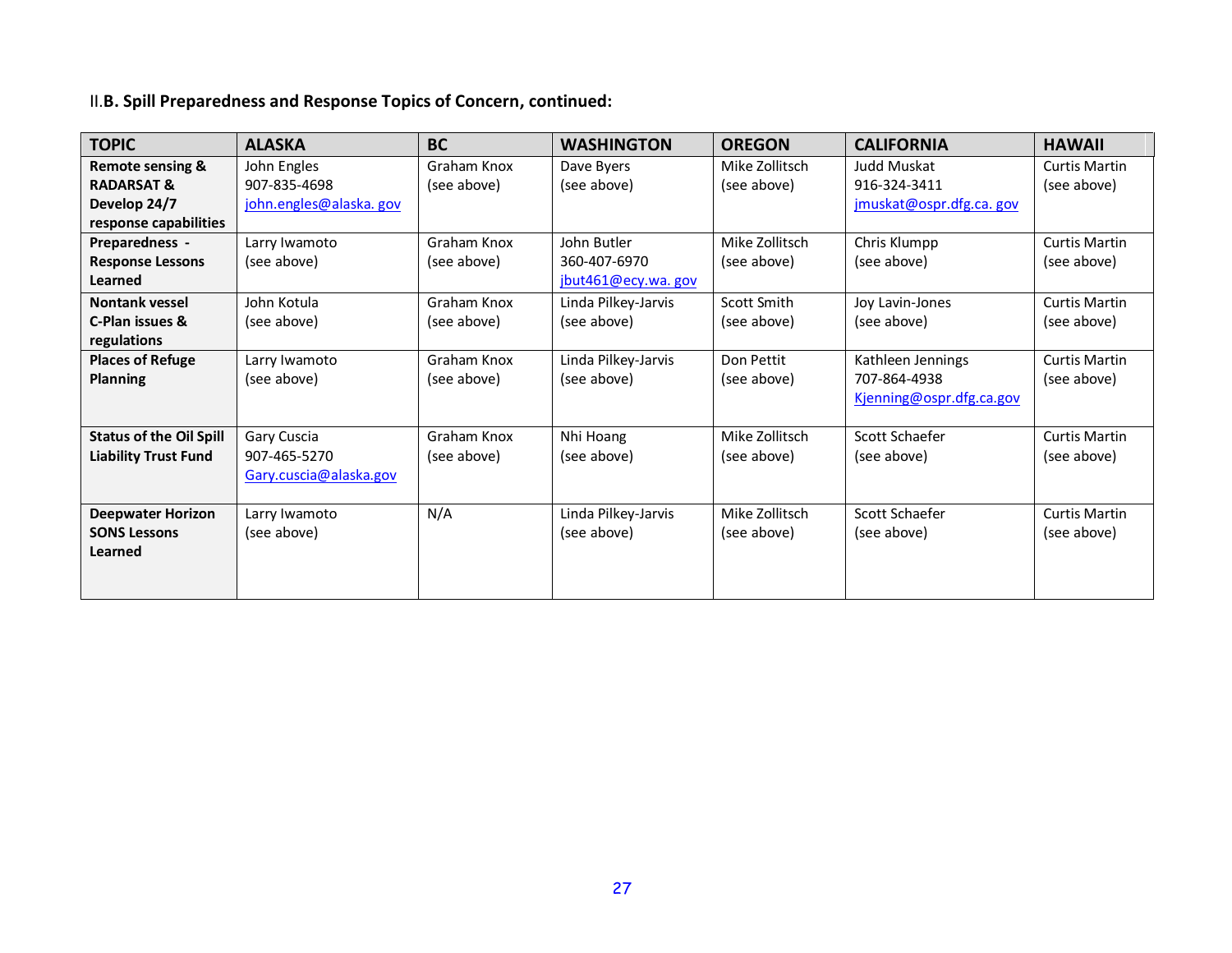## **ATTACHMENT D 2010 - 2011 WORKPLAN TIMELINE & GLOSSARY**

| <b>Work Product</b>                                                                                                                                                                                                                                                                                                                                                                                              | <b>Primary Responsibility</b>                                                                                                                                                                                                                                        |
|------------------------------------------------------------------------------------------------------------------------------------------------------------------------------------------------------------------------------------------------------------------------------------------------------------------------------------------------------------------------------------------------------------------|----------------------------------------------------------------------------------------------------------------------------------------------------------------------------------------------------------------------------------------------------------------------|
| <b>AT/BY WINTER COORDINATING COMMITTEE 2011</b>                                                                                                                                                                                                                                                                                                                                                                  |                                                                                                                                                                                                                                                                      |
| Collect January - June 2010 data<br><b>Host Fall POSPET Meeting</b><br>Publish Public Comment Draft TB report<br>2010 Annual Meeting debrief<br>Conduct R&D Workgroup Conference Call<br>Make decision regarding Investigator Training in 2011<br>Discuss Mutual Aid during a SONS event                                                                                                                         | C. Stephens, Data Workgroup & EC<br>EC & Ecology<br>EC, D. Byers, TB stakeholders<br>EC & Coordinating Committee<br>EC & Judd Muskat<br><b>EC &amp; Coordinating Committee</b><br><b>EC &amp; Coordinating Committee</b>                                             |
| AT/BY SPRING COORDINATING COMMITTEE 2011                                                                                                                                                                                                                                                                                                                                                                         |                                                                                                                                                                                                                                                                      |
| Produce Mid-Term report to Task Force Members<br>Collect July - December 2010 data<br>Draft outline for 2011-2012 Annual Work Plan<br>Draft program concepts for 2011 Annual Meeting<br>Meet with USCG and request CAIP report<br>Adopt, publis and distribute the final TB Project report<br>Update IVRP for nontank vessels<br>Discuss Mutual Aid during a SONS event                                          | EC<br>C. Stephens, Data Workgroup, & EC<br><b>EC &amp; Coordinating Committee</b><br><b>EC &amp; Coordinating Committee</b><br>EC & Coordinating Committee<br>EC, D. Byers, TB stakeholders<br>EC<br><b>EC &amp; Coordinating Committee</b>                          |
| AT/BY SUMMER COORDINATING COMMITTEE 2011                                                                                                                                                                                                                                                                                                                                                                         |                                                                                                                                                                                                                                                                      |
| Host Spring POSPET meeting<br>Produce 2010 Data report<br>Host Investigator Training Course, if needed<br>Produce 2010 double hull tank vessel report<br>Submit 2011 Annual Report to printers<br>Draft 2011-2012 Annual Work Plan<br>Submit Limits of Liability petitions<br>Finalize program concepts for 2011 Annual Meeting<br>Discuss Mutual Aid during a SONS event                                        | <b>EC and Ecology</b><br>C. Stephens, Data Workgroup & EC<br>Ecology, EC & Coordinating Committee<br><b>WDOE and EC</b><br>EC & Coordinating Committee<br>EC & Coordinating Committee<br>EC<br>EC & Coordinating Committee<br><b>EC &amp; Coordinating Committee</b> |
| AT/BY FALL COORDINATING COMMITTEE 2011                                                                                                                                                                                                                                                                                                                                                                           |                                                                                                                                                                                                                                                                      |
| Produce & Distribute 2011 Annual Report<br>Plan for and host 2011 Annual Meeting<br>Adopt 2011-2012 Annual Work Plan & extend Strategic Plan                                                                                                                                                                                                                                                                     | EC<br>EC, CC, & Task Force Members<br><b>Task Force Members</b>                                                                                                                                                                                                      |
| <b>ONGOING or AS NECESSARY</b>                                                                                                                                                                                                                                                                                                                                                                                   |                                                                                                                                                                                                                                                                      |
| Maintain & Improve Database<br>Encourage HSC adoption of Vessel BIPs as SOCs<br>Share information on risks from transiting vessels<br><b>Support POSPET</b><br>Work with AWO to promote BIPs for towing vessels<br>Maintain & report on 1-800-0ILS-911 usage<br>Monitor and share information on Topics of Concern<br>Maintain the Oil Spill Task Force web site & links<br>Meet with U.S. & CN federal agencies | C. Stephens, Data Workgroup & EC<br>EC & Coordinating Committee<br>All member agencies<br>EC & member agencies<br>EC & member agencies<br>EC<br>EC, CC, and all agencies<br>EC & Coordinating Committee<br>EC & Coordinating Committee                               |
| Maintain Task Force contract and Interagency Agreements                                                                                                                                                                                                                                                                                                                                                          | WDOE & member agencies                                                                                                                                                                                                                                               |